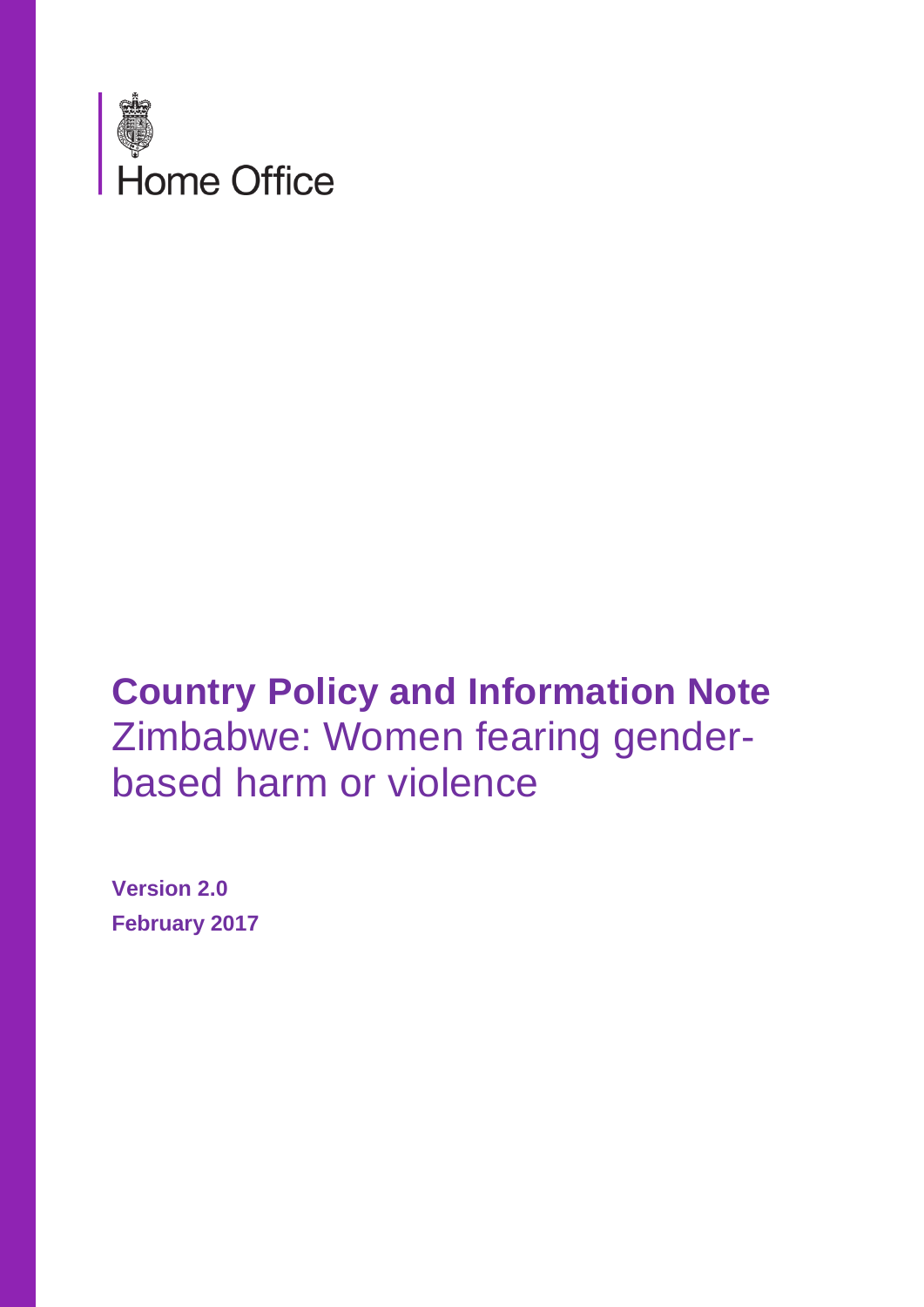## Preface

This note provides country of origin information (COI) and policy guidance to Home Office decision makers on handling particular types of protection and human rights claims. This includes whether claims are likely to justify the granting of asylum, humanitarian protection or discretionary leave and whether – in the event of a claim being refused – it is likely to be certifiable as 'clearly unfounded' under s94 of the Nationality, Immigration and Asylum Act 2002.

Decision makers must consider claims on an individual basis, taking into account the case specific facts and all relevant evidence, including: the policy guidance contained with this note; the available COI; any applicable caselaw; and the Home Office casework guidance in relation to relevant policies.

## **Country Information**

The COI within this note has been compiled from a wide range of external information sources (usually) published in English. Consideration has been given to the relevance, reliability, accuracy, objectivity, currency, transparency and traceability of the information and wherever possible attempts have been made to corroborate the information used across independent sources, to ensure accuracy. All sources cited have been referenced in footnotes. It has been researched and presented with reference to the [Common EU \[European Union\] Guidelines for](http://www.refworld.org/cgi-bin/texis/vtx/rwmain?page=search&docid=48493f7f2&skip=0&query=eu%20common%20guidelines%20on%20COi)  [Processing Country of Origin Information \(COI\),](http://www.refworld.org/cgi-bin/texis/vtx/rwmain?page=search&docid=48493f7f2&skip=0&query=eu%20common%20guidelines%20on%20COi) dated April 2008, and the [European](http://ec.europa.eu/dgs/home-affairs/what-we-do/policies/asylum/european-asylum-support-office/coireportmethodologyfinallayout_en.pdf)  [Asylum Support Office's research guidelines, Country of Origin Information report](http://ec.europa.eu/dgs/home-affairs/what-we-do/policies/asylum/european-asylum-support-office/coireportmethodologyfinallayout_en.pdf)  [methodology,](http://ec.europa.eu/dgs/home-affairs/what-we-do/policies/asylum/european-asylum-support-office/coireportmethodologyfinallayout_en.pdf) dated July 2012.

## **Feedback**

Our goal is to continuously improve our material. Therefore, if you would like to comment on this note, please email [the Country Policy and Information Team.](mailto:cois@homeoffice.gsi.gov.uk)

## **Independent Advisory Group on Country Information**

The Independent Advisory Group on Country Information (IAGCI) was set up in March 2009 by the Independent Chief Inspector of Borders and Immigration to make recommendations to him about the content of the Home Office's COI material. The IAGCI welcomes feedback on the Home Office's COI material. It is not the function of the IAGCI to endorse any Home Office material, procedures or policy. IAGCI may be contacted at:

Independent Chief Inspector of Borders and Immigration,

5th Floor, Globe House, 89 Eccleston Square, London, SW1V 1PN.

Email: [chiefinspector@icinspector.gsi.gov.uk](mailto:chiefinspector@icinspector.gsi.gov.uk)

Information about the IAGCI's work and a list of the COI documents which have been reviewed by the IAGCI can be found on the Independent Chief Inspector's website at <http://icinspector.independent.gov.uk/country-information-reviews/>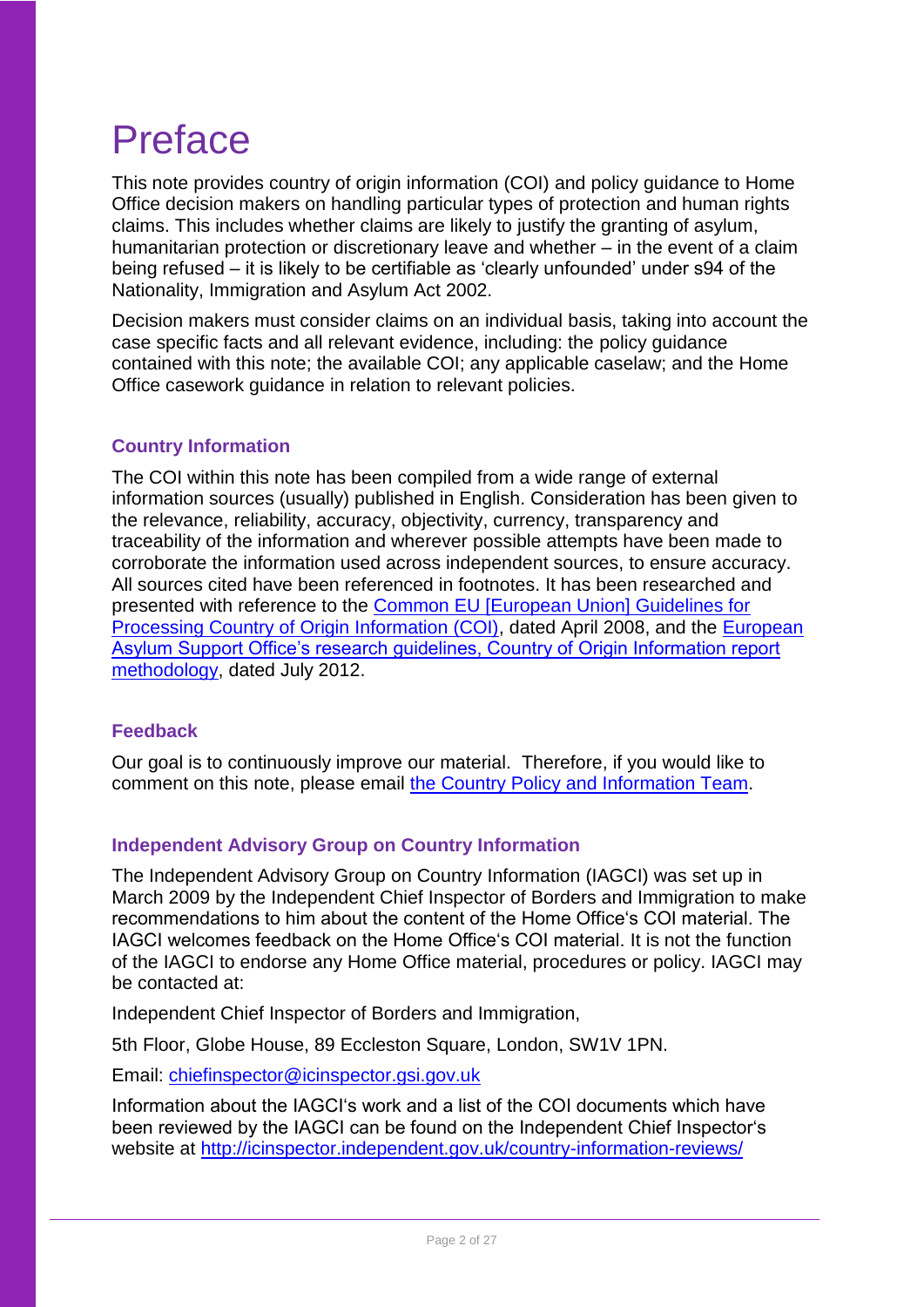# **Contents**

| 1 <sub>1</sub> |                                                                       |  |
|----------------|-----------------------------------------------------------------------|--|
|                |                                                                       |  |
|                |                                                                       |  |
| 2.             |                                                                       |  |
|                |                                                                       |  |
|                |                                                                       |  |
|                |                                                                       |  |
|                |                                                                       |  |
|                |                                                                       |  |
|                |                                                                       |  |
| 3.             |                                                                       |  |
|                |                                                                       |  |
| 4.             |                                                                       |  |
| 5.             |                                                                       |  |
| 6.             |                                                                       |  |
|                |                                                                       |  |
|                |                                                                       |  |
|                | 6.3 State response to rape, sexual violence and domestic violence  12 |  |
|                | 6.4 Support services for victims of rape and sexual violence  16      |  |
| 7 <sub>1</sub> |                                                                       |  |
|                |                                                                       |  |
|                |                                                                       |  |
|                |                                                                       |  |
| 8.             |                                                                       |  |
|                |                                                                       |  |
|                |                                                                       |  |
|                |                                                                       |  |
|                |                                                                       |  |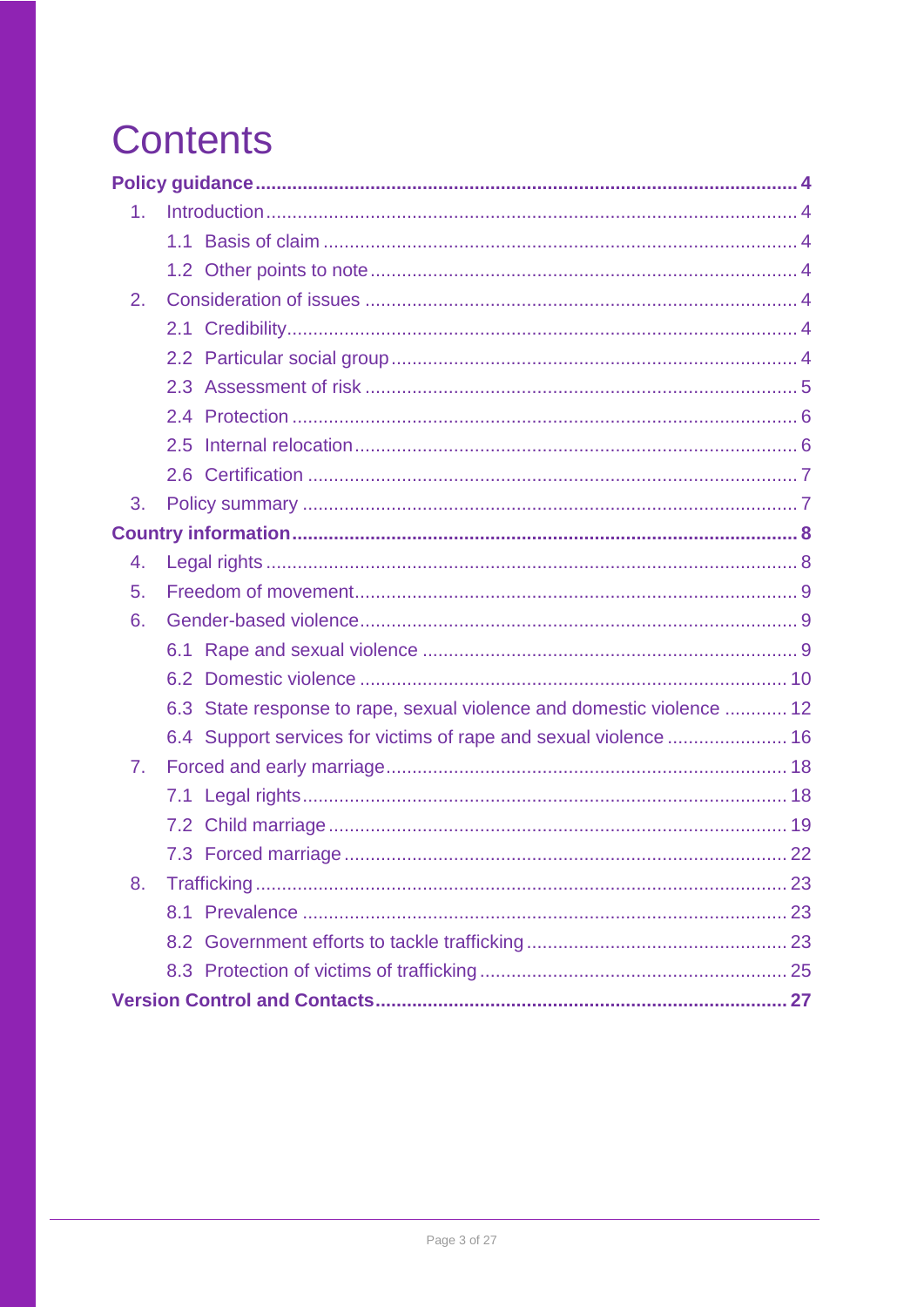## <span id="page-3-0"></span>Policy guidance

Updated: 13 February 2017

## <span id="page-3-1"></span>**1. Introduction**

- <span id="page-3-2"></span>1.1 Basis of claim
- 1.1.1 Fear of gender-based persecution or serious harm by non-state actors because the person is a woman.
- <span id="page-3-3"></span>1.2 Other points to note
- 1.2.1 For the purposes of this note, gender-based persecution or serious harm includes, but is not limited to, domestic violence and sexual violence, including rape.
- 1.2.2 For further information and guidance on assessing gender issues, see the [Asylum Instruction on Gender issues in asylum claims.](https://www.gov.uk/government/publications/gender-issue-in-the-asylum-claim-process)

[Back to Contents](#page-25-0)

## <span id="page-3-4"></span>**2. Consideration of issues**

- <span id="page-3-5"></span>2.1 Credibility
- 2.1.1 For information on assessing credibility, see the Asylum Instruction on [Assessing Credibility and Refugee Status.](https://www.gov.uk/government/publications/considering-asylum-claims-and-assessing-credibility-instruction)
- 2.1.2 Decision makers must also check if there has been a previous application for a UK visa or another form of leave. Asylum applications matched to visas should be investigated prior to the asylum interview (see the Asylum [Instruction on Visa Matches, Asylum Claims from UK Visa Applicants\)](https://www.gov.uk/government/publications/visa-matches-handling-asylum-claims-from-uk-visa-applicants-instruction).
- 2.1.3 Decision makers should also consider the need to conduct language analysis testing (see the [Asylum Instruction on Language Analysis\)](https://www.gov.uk/government/publications/language-analysis-instruction).

[Back to Contents](#page-25-0)

## <span id="page-3-6"></span>2.2 Particular social group

- 2.2.1 Women in Zimbabwe constitute a particular social group within the meaning of the 1951 UN Refugee Convention because they share a common characteristic that cannot be changed – their gender – and based on an assessment of the country information, they have a distinct identity in Zimbabwe which is perceived as being different by the surrounding society.
- 2.2.2 Although women in Zimbabwe form a PSG, this does not mean that establishing such membership will be sufficient to make out a case to be recognised as a refugee. The question to be addressed in each case will be whether the particular person will face a real risk of persecution on account of their membership of such a group.
- 2.2.3 For information and quidance on particular social groups, see the Asylum [Instruction on Assessing Credibility and Refugee Status.](https://www.gov.uk/government/publications/considering-asylum-claims-and-assessing-credibility-instruction)

[Back to Contents](#page-25-0)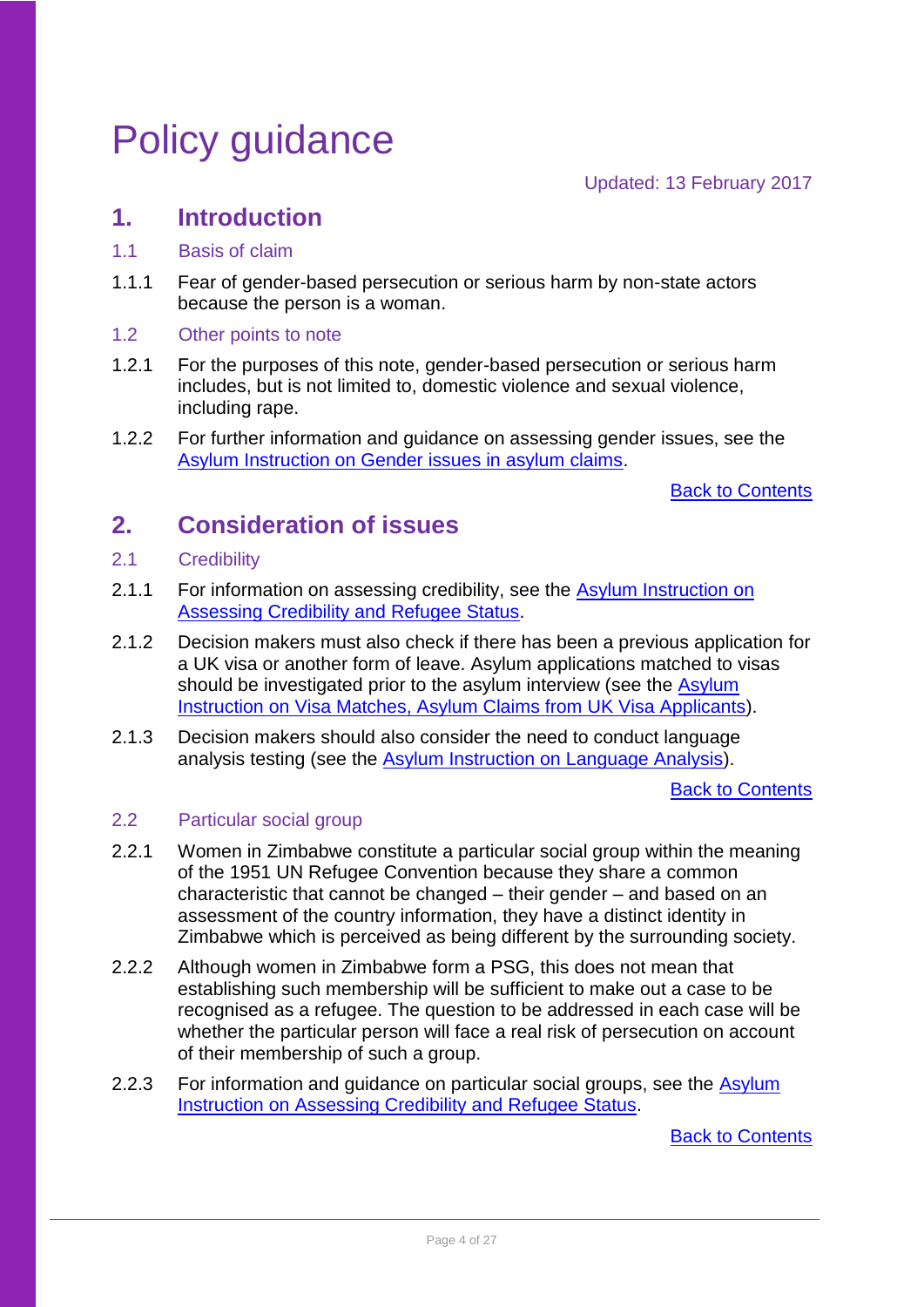## 2.3 Assessment of risk

- <span id="page-4-0"></span>a. Discrimination
- 2.3.1 Women are protected from discrimination under the constitution but discriminatory customary laws and traditions limit their access to education, healthcare, inheritance rights, child custody, and the labour market. Women do experience discrimination but it is unlikely to meet the high threshold required to constitute persecution or serious harm (See Legal rights; Gender-based violence).

#### b. Domestic violence

2.3.2 Domestic violence is illegal and punishable by a fine and a maximum prison sentence of 10 years but the authorities generally considered it a private matter and prosecutions have been rare. Domestic violence is reportedly widespread in Zimbabwe and potentially under-reported as women are reluctant to report such matters because, in some cases, the police have reportedly been reluctant to get involved in domestic violence incidents (see Domestic violence).

### c. Rape and sexual violence

2.3.3 While the law criminalizes rape, including spousal rape, it remains a problem. Victims rarely reported incidents of rape due to social stigma and societal cultural attitudes (See [Rape](#page-8-3) and sexual violence).

### d. Trafficking

- 2.3.4 Zimbabwe is a source, transit, and destination country for women subjected to trafficking for sex and forced labour. Some women and girls from Zimbabwean towns bordering South Africa, Mozambique, and Zambia are subjected to forced labour, including domestic servitude, and sex trafficking.
- 2.3.5 Trafficking in persons is illegal in Zimbabwe. The government has made limited efforts to enforce the law and provide protection for the victims of trafficking. Corruption in the police and the judiciary affect the effectiveness of anti-trafficking efforts. Victims have also refused to report or pursue cases of trafficking due to fear their traffickers could bribe police or judges.

## e. Forced and early marriage

- 2.3.6 Despite legal prohibitions, some families primarily among the rural population and apostolic faith – continued to force girls to marry. Some families sold their daughters as brides in exchange for food, and younger daughters at times married their deceased older sister's husband as a "replacement" bride. An NGO study found that because of the cultural emphasis placed on virginity, any loss of virginity - real or perceived, consensual or forced - could result in marriage, including early or forced marriage. Several civil society campaigns or programmes to end child marriage have recently been launched. Some women and girls are under family and societal pressure to marry against their will but this, in itself, does not meet the high threshold required to constitute persecution or serious harm (See Forced marriage; Child marriage).
- 2.3.7 Being female does not on its own establish a need for international protection. The general level of violence and discrimination against women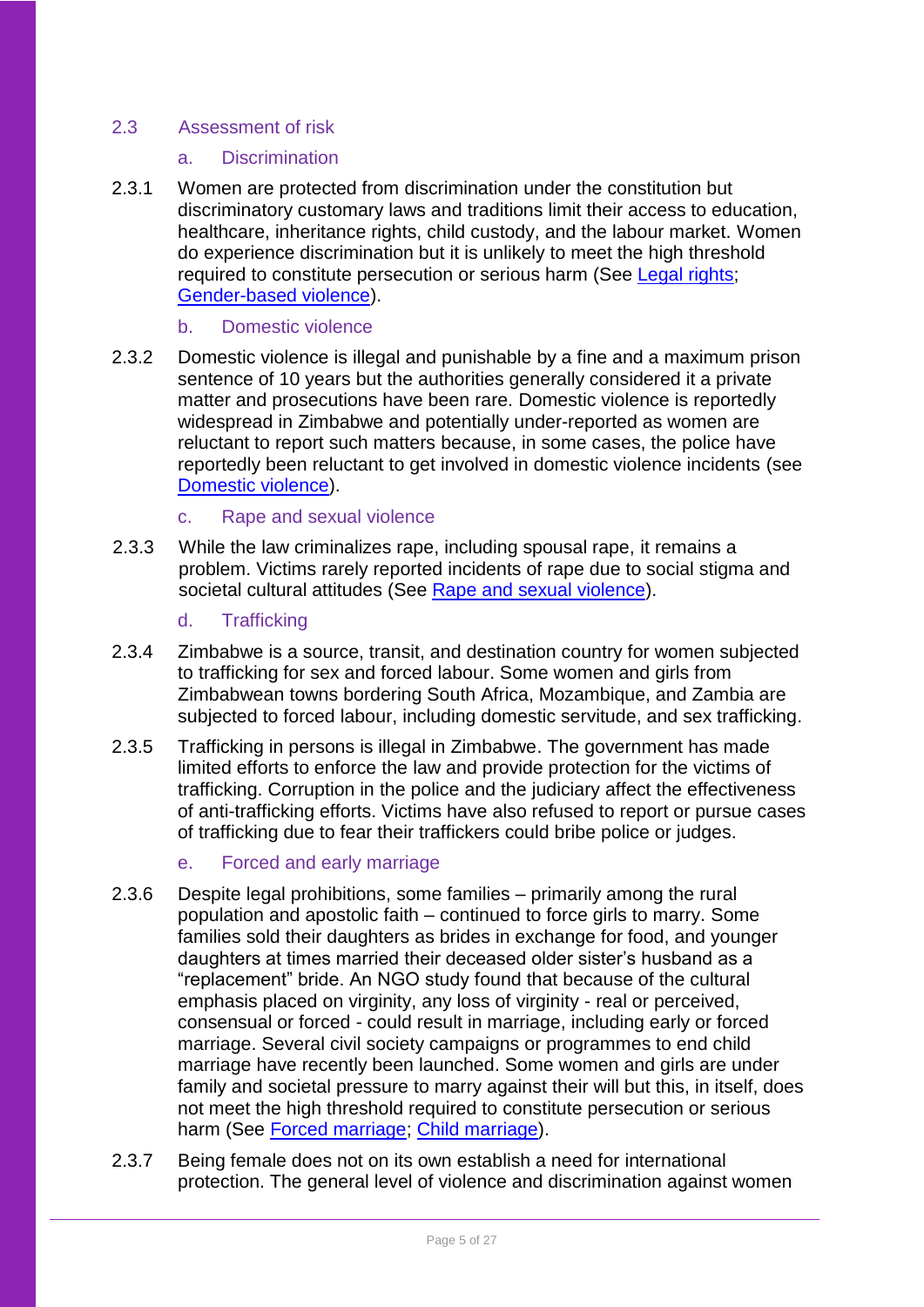in Zimbabwe will not in most cases amount to persecution. The onus is on the person to demonstrate that she would be personally at risk of genderbased violence, with each case considered on its merits.

For further information and guidance on assessing gender issues, see the [Asylum Instruction on Assessing Credibility and Refugee Status.](https://www.gov.uk/government/publications/considering-asylum-claims-and-assessing-credibility-instruction)

[Back to Contents](#page-25-0)

### <span id="page-5-0"></span>2.4 Protection

- 2.4.1 Women's rights are protected in law and gender-based violence is illegal, although the relevant laws are not always effectively enforced. Women are also sometimes reluctant to report abuses to the police due to social stigma and cultural reasons. Prosecutions of domestic violence incidents have been rare. The government's efforts to prevent, investigate and prosecute trafficking and protect victims are minimal. There is a lack of shelters and services for victims of trafficking which means that victims of trafficking returning to Zimbabwe may be at risk of retrafficking (see Gender-based violence; Trafficking; Forced marriage; Child marriage).
- 2.4.2 The police have, however, set up Victim Friendly Units to handle rape cases and there are reports of prosecutions of perpetrators of violence against women. Additionally, a number of NGOs provide support services for women who have experienced violence and discrimination, including counselling and shelters (see Trafficking; Forced marriage; Child marriage; State response to rape, sexual violence and domestic violence; Support services for victims of rape and sexual violence).
- 2.4.3 In general, the state is willing and able to provide protection from non-state agents. Each case will need to be considered on its particular circumstances taking into account factors such as their age, socio-economic circumstances, education and ethnicity. A person's reluctance to seek protection does not mean that effective protection is not available. The onus is on the person to demonstrate that the state is not willing and able to provide her with effective protection.
- 2.4.4 For further information on assessing the availability or not of state protection, see the [Asylum Instruction on Assessing Credibility and Refugee Status.](https://www.gov.uk/government/publications/considering-asylum-claims-and-assessing-credibility-instruction)

[Back to Contents](#page-25-0)

#### <span id="page-5-1"></span>2.5 Internal relocation

- 2.5.1 Decision makers must give careful consideration to the relevance and reasonableness of internal relocation on a case-by-case basis taking full account of the individual circumstances of the particular person.
- 2.5.2 In general, it will not be unduly harsh for a woman to internally relocate to escape localised threats from members of her family or other non-state actors, especially if single and without children to support, but the individual circumstances of each case will need to be taken into account (See [Freedom of movement\)](#page-8-0).
- 2.5.3 For further information and guidance on considering internal relocation and factors to be taken into account, see the [Asylum Instruction on Assessing](https://www.gov.uk/government/publications/considering-asylum-claims-and-assessing-credibility-instruction)  [Credibility and Refugee Status.](https://www.gov.uk/government/publications/considering-asylum-claims-and-assessing-credibility-instruction)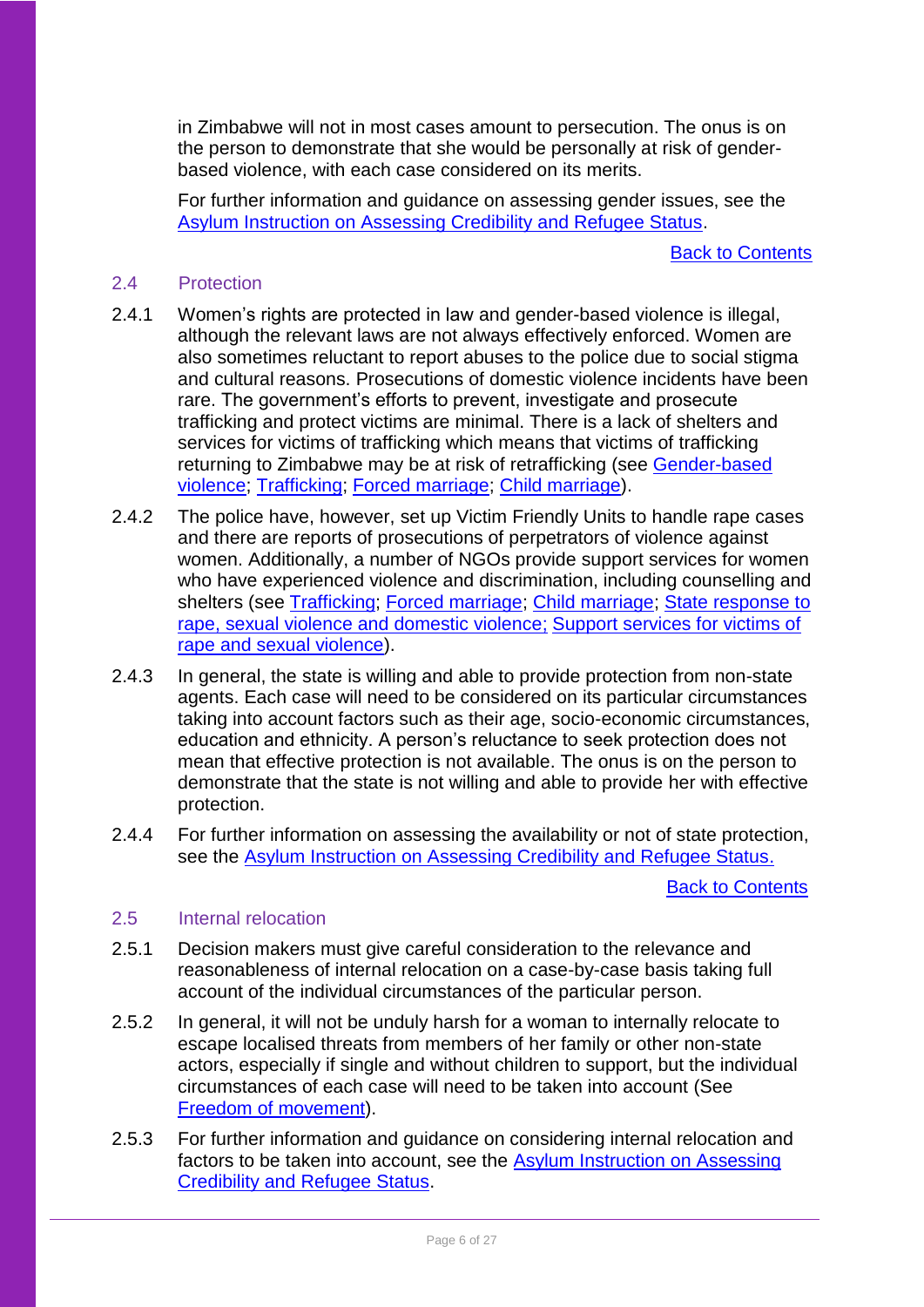## <span id="page-6-0"></span>2.6 Certification

- 2.6.1 Where a claim is refused, it is unlikely to be certifiable as 'clearly unfounded' under section 94 of the Nationality, Immigration and Asylum Act 2002.
- 2.6.2 For further guidance on certification, see the Appeals Instruction on [Certification of Protection and Human Rights claims under section 94 of the](https://www.gov.uk/government/publications/appeals)  [Nationality, Immigration and Asylum Act 2002 \(clearly unfounded claims\).](https://www.gov.uk/government/publications/appeals)

[Back to Contents](#page-25-0)

## <span id="page-6-1"></span>**3. Policy summary**

- 3.1.1 Zimbabwe has a legal framework for addressing violence against women but the relevant laws are not always enforced effectively and sexual and genderbased violence remain serious and widespread problems. Patriarchal attitudes and discrimination are prevalent, and women and girls can be subject to harmful traditional practices.
- 3.1.2 The general level of violence and discrimination against women in Zimbabwe will not in most cases amount to persecution or serious harm. The onus is on the person to demonstrate that she would be personally at risk of genderbased violence amounting to persecution or serious harm.
- 3.1.3 State protection is likely to be available for women fearing gender-based violence. However, each case needs to be carefully considered on its facts.
- 3.1.4 Women are able to move throughout Zimbabwe freely and it is likely that internal relocation will be an option, depending on their individual circumstances, to escape localised threats from members of their family or other non-state actors.
- 3.1.5 Where a claim is refused, it is unlikely to be certifiable as 'clearly unfounded' under section 94 of the Nationality, Immigration and Asylum Act 2002.

[Back to Contents](#page-25-0)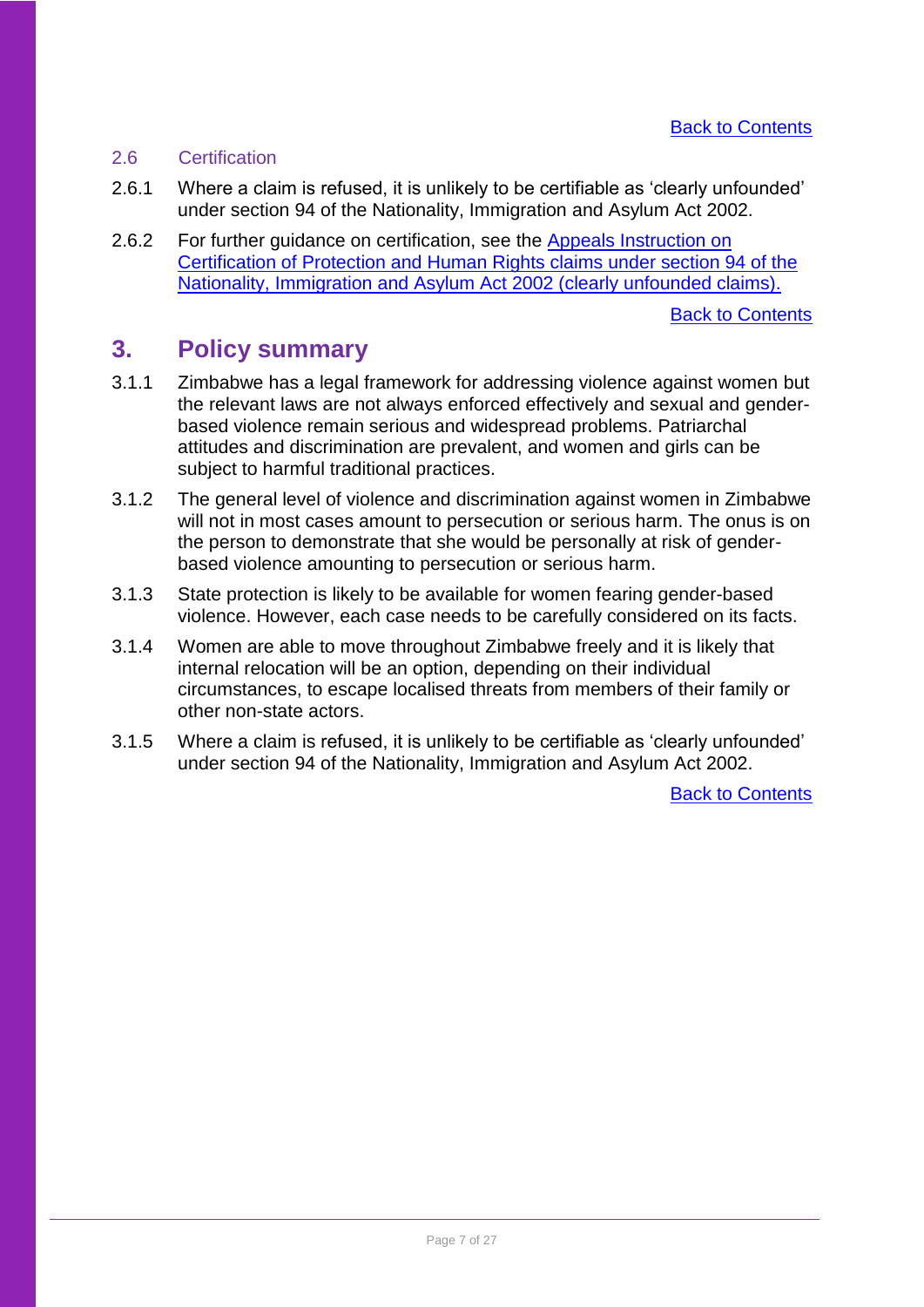## <span id="page-7-0"></span>Country information

## <span id="page-7-1"></span>**4. Legal rights**

4.1.1 The Social Institutions and Gender Index, updated circa 2014, stated:

'A new constitution was adopted approved in 2013 recognizing the rights of men and women to equal opportunities in political, economic, cultural and social spheres. It also guarantees the right to equal pay and voids all laws, customs, traditions and cultural practices that infringe on the rights of women. Finally it calls for the state to ensure gender balance and fair representation of marginalized groups and promote women's participation in all spheres of society…There is no formal legal discrimination against women and girls with respect to inheritance rights. In 1997, the Administration of Estates Act was amended to make the surviving spouse and the children of a deceased person as his or her major beneficiaries, as opposed to their heir who was mainly the eldest son. Secondly, the Act provides that the matrimonial home, whatever the system of tenure under which it was held and wherever it may be situated, remains with the surviving spouse. This includes household goods and effects. In theory, the Act applies to all marriages, civil and customary. In practice, discrimination against women with regard to inheritance is prevalent. The Chronic Poverty Research Centre reports that only 37.31% of widows inherited majority of assets after their spouses in 2005/2006. According to the Food and Agriculture Organisation (FAO), widows often do not take legal action regarding inheritance rights, partly because of lack of support within the justice system, and partly due to discrimination within their families.<sup>' 1</sup>

4.1.2 The United States State Department 'Country Reports on Human Rights Practices for 2015', published on 13 April 2016, stated:

> 'The law provides for the same legal status and rights for women as for men. Despite laws aimed at enhancing women's rights and countering certain discriminatory traditional practices, however, women remained disadvantaged in society. Economic dependency and prevailing social norms prevented rural women in particular from combating societal discrimination.

> 'The law recognizes a woman's right to own property, but very few women did so because of patriarchal inheritance rights under customary practice. Less than 20 percent of female farmers were official landowners or named on government lease agreements, although there was improvement in the registration of women as landowners during the year. Divorce and maintenance laws were equitable, but many women lacked awareness of their rights. Women have the right to register their children's births, although either the father or a male relative must be present. Discrimination with respect to women's employment also occurred…Women and children were

<sup>&</sup>lt;sup>1</sup> Social Institutions and Gender Index, 'Zimbabwe Country Profile', undated, [http://www.genderindex.org/country/zimbabwe,](http://www.genderindex.org/country/zimbabwe) date accessed 9 December 2016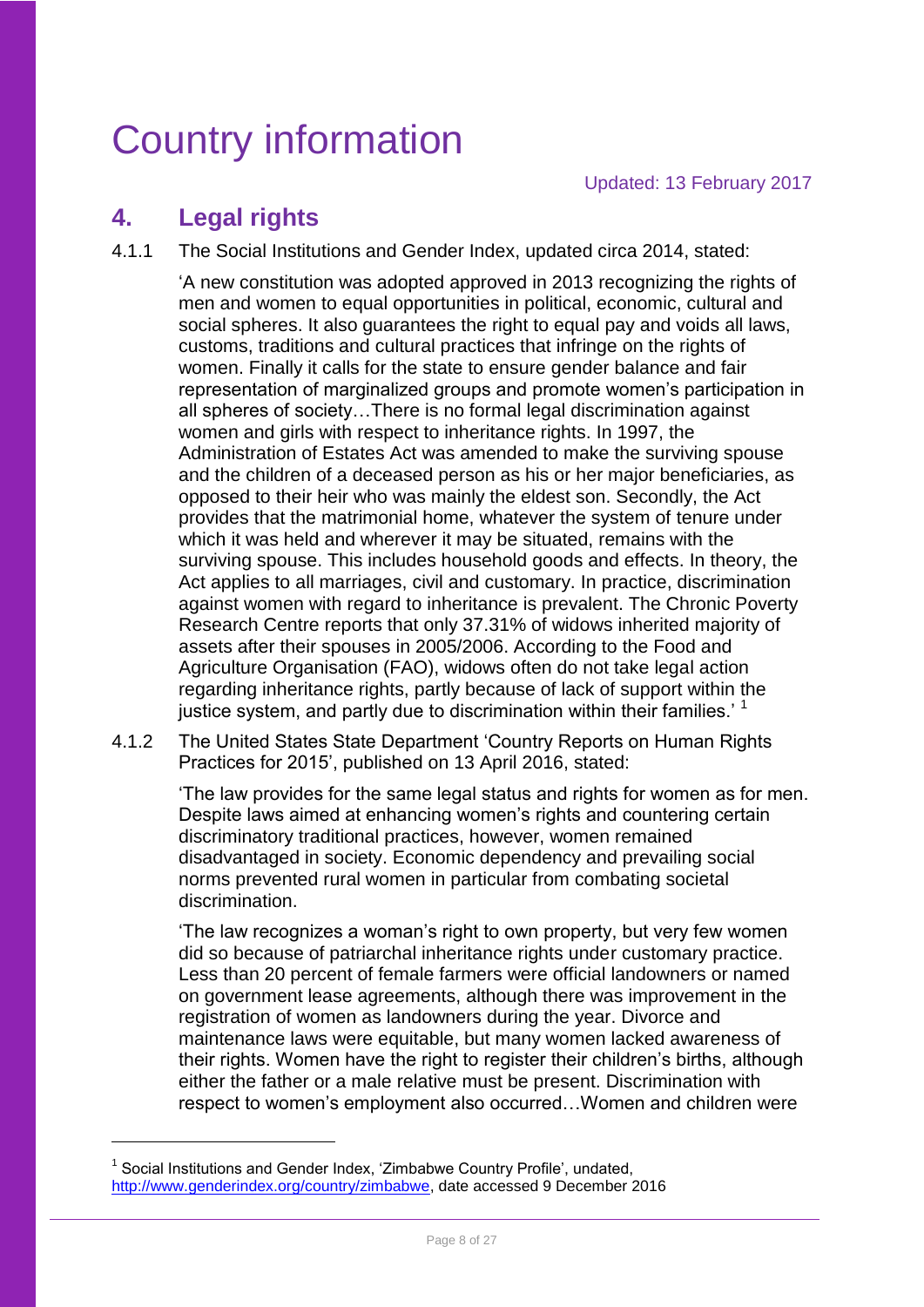adversely affected by the government's forced evictions, demolition of homes and businesses, and takeover of commercial farms. Widows, when forced to relocate to rural areas, were sometimes "inherited" into marriages with an in-law after the deaths of their spouses.<sup>2</sup>

[Back to Contents](#page-25-0)

## <span id="page-8-0"></span>**5. Freedom of movement**

5.1.1 The Social Institutions and Gender Index (undated) stated:

'The law guarantees women's freedom of movement; however the fear of violence…particularly in the context of political violence, poses a threat to women's freedom of movement…With respect to decision making in the family over freedom of movement, the 2011-2012 Demographic and Health Survey found that 10.7% of married women reported that their husbands had the final say over decisions to visit friends and relatives, compared to 19.9% of women who reported that they had the final say themselves over such decisions, and 68.8% who reported they made the decision jointly.' <sup>3</sup>

5.1.2 The United States State Department 'Country Reports on Human Rights Practices for 2015', stated: 'The constitution and law provide for freedom of internal movement, foreign travel, emigration, and repatriation, but the government restricted these rights…Police made in-country movement difficult by regularly mounting checkpoints nationwide along most major routes.'

[Back to Contents](#page-25-0)

## <span id="page-8-1"></span>**6. Gender-based violence**

<span id="page-8-3"></span><span id="page-8-2"></span>6.1 Rape and sexual violence

1

6.1.1 The United States State Department 'Country Reports on Human Rights Practices for 2015', published on 13 April 2016, stated:

> 'Victims reported few cases of rape due to social stigma and societal perceptions that rape was simply a "fact of life" that could not be challenged. A lack of services for rape victims also discouraged reporting. Victims reported even fewer cases of spousal rape because of fear of losing economic support, fear of reprisal, lack of awareness that spousal rape was a crime, police reluctance to be involved in domestic disputes, and bureaucratic hurdles. Most rural citizens were unfamiliar with laws against domestic violence and sexual offenses. Chiefs of local jurisdictions usually handled gender-based violence in trials applying customary law…The media

<sup>&</sup>lt;sup>2</sup> United States State Department, 'Country Reports on Human Rights Practices for 2015', Zimbabwe, 13 April 2016,

[http://www.state.gov/j/drl/rls/hrrpt/humanrightsreport/index.htm?year=2015&dlid=252745,](http://www.state.gov/j/drl/rls/hrrpt/humanrightsreport/index.htm?year=2015&dlid=252745) date accessed 9 December 2016

 $3$  Social Institutions and Gender Index, 'Zimbabwe Country Profile', undated,

[http://www.genderindex.org/country/zimbabwe,](http://www.genderindex.org/country/zimbabwe) date accessed 23 December 2016

<sup>4</sup> United States State Department, 'Country Reports on Human Rights Practices for 2015', Zimbabwe, 13 April 2016,

[http://www.state.gov/j/drl/rls/hrrpt/humanrightsreport/index.htm?year=2015&dlid=252745,](http://www.state.gov/j/drl/rls/hrrpt/humanrightsreport/index.htm?year=2015&dlid=252745) date accessed 23 December 2016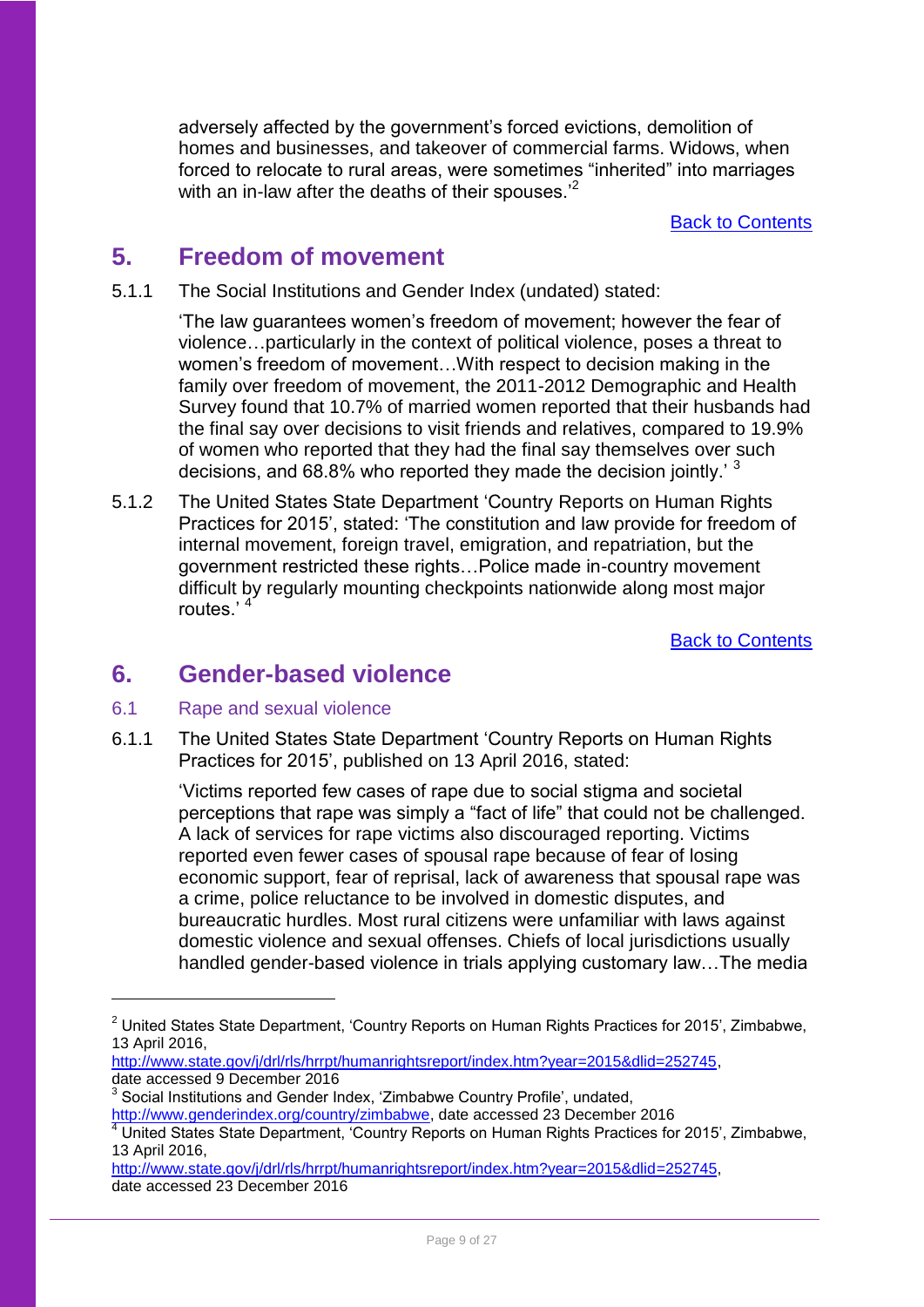frequently published stories criticizing rape and reporting convictions. In September the Chronicle newspaper reported that a Harare magistrate sentenced Greatness Tapfuma, a prominent local pastor, to 30 years in prison for raping a female minor. During the sentencing the magistrate expressed concern regarding the prevalence of rape cases committed by religious leaders. In May a man age 19 was sentenced to 210 hours of community service for impregnating a girl age 12…The adult rape clinics in public hospitals in Harare and Mutare were run as NGOs and did not receive a substantial amount of financial support from the Ministry of Health. The clinics received referrals from police and NGOs. They administered HIV tests, provided medication for HIV and other sexually transmitted diseases, and provided medical services for pregnancy.<sup>5</sup>

6.1.2 A 263chat.com article, 'Rape services in Zimbabwe in need of urgent redress', dated 1 March 2016, stated:

> 'According to statistics published by ZIMSTAT Third Quarterly Digest of 2015 under crime reports, 5588 (including attempts) cases of rape were reported in the country between January 2015 and September 2015, with 7 551 similar cases in 2014. Such figures only reflect the cases which were reported yet many go untold. Despite such figures which reflect thousands of vulnerable people, they are very few centres which support survivors.' <sup>6</sup>

6.1.3 The Zimbabwe National Statistics Office (ZimStat) in April 2016 reported:

'At least 21 women are raped daily in Zimbabwe, translating to one woman being sexually abused every 75 minutes […] The data shows a 42 percent increase in rape cases over the past six years, a trend that is worrying gender activists. According to the ZimStat's quarterly digest of statistics for the fourth quarter of 2015, an average of 646 women were sexually abused monthly last year. A total of 7 752 cases of rape were recorded last year up from 7 551 cases that were reported the previous year.'<sup>7</sup>

[Back to Contents](#page-25-0)

## <span id="page-9-0"></span>6.2 Domestic violence

1

6.2.1 The 'Zimbabwe Demographic and Health Survey 2015', published in November 2016, stated:

> '- Emotional violence: Thirty-two percent of ever-married women have experienced spousal emotional violence; 24 percent experienced spousal emotional violence in the 12 months preceding the survey.

<sup>5</sup> United States State Department, 'Country Reports on Human Rights Practices for 2015', Zimbabwe, 13 April 2016,

[http://www.state.gov/j/drl/rls/hrrpt/humanrightsreport/index.htm?year=2015&dlid=252745,](http://www.state.gov/j/drl/rls/hrrpt/humanrightsreport/index.htm?year=2015&dlid=252745) date accessed 9 December 2016

 $6$  263chat.com, 'Rape services in Zimbabwe in need of urgent redress', 1 March 2016, Pretty Chavango, [http://263chat.com/2016/03/rape-services-in-zimbabwe-in-need-of-urgent-redress/,](http://263chat.com/2016/03/rape-services-in-zimbabwe-in-need-of-urgent-redress/) date accessed 9 January 2017

 $^7$  Zimbabwe Situation, 'One woman raped every 75 minutes: ZimStat', 3 April 2016, [http://www.zimbabwesituation.com/news/zimsit-m-one-woman-raped-every-75-minutes-zimstat](http://www.zimbabwesituation.com/news/zimsit-m-one-woman-raped-every-75-minutes-zimstat-sunday-news/)[sunday-news/,](http://www.zimbabwesituation.com/news/zimsit-m-one-woman-raped-every-75-minutes-zimstat-sunday-news/) date accessed 3 February 2017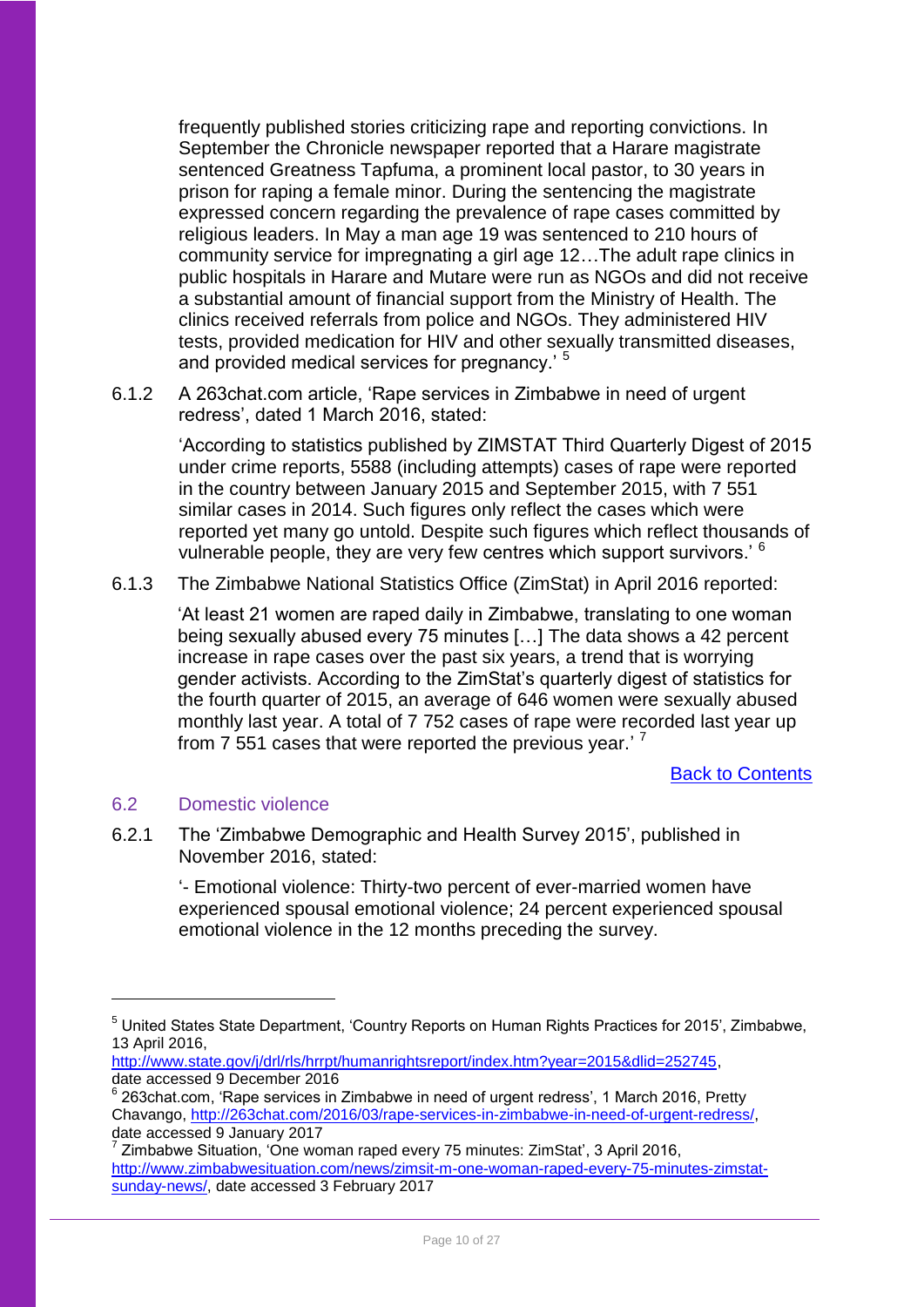'- Violence during pregnancy: Six percent of women who have ever been pregnant experienced violence during one or more of their pregnancies.

'- Spousal violence: Overall, 35 percent of ever-married women age 15-49 experienced physical or sexual violence from a spouse, and of these women, 37 percent reported experiencing physical injuries.<sup>8</sup>

6.2.2 The United States State Department 'Country Reports on Human Rights Practices for 2015', stated:

> 'Gender-based violence was prevalent in society. The law criminalizes domestic violence, which was a serious problem, especially intimate partner violence perpetrated by men against women. Although domestic violence is punishable by a fine and a maximum prison sentence of 10 years, authorities generally considered it a private matter, so prosecution was rare. Most cases of domestic violence went unreported due to traditional sensitivities, victims' fear of abandonment without support, police reluctance to intervene, and the expectation that perpetrators would not be tried or convicted. There were newspaper reports of wife killings and a few other media reports of prosecutions and convictions for such crime.<sup>9</sup>

6.2.3 A Canadian Immigration and Refugee Board response to an information request, based on a number of sources, stated:

'A study on domestic violence in rural Zimbabwe by two lecturers at the Great Zimbabwe University in Masvingo - Maxwell Chuma of the Department of Sociology and Bernard Chazovachii of the Department of Rural and Urban Development - indicates that "[v]iolence perpetrated predominantly by men against women particularly in households is viewed as a normal part of gender relations" (Chuma and Chzovachii 2012, 3)…According to sources, female victims of domestic violence are commonly reprimanded by their families if they file a case with the authorities (Chuma and Chazovachii 2012, 12; Womankind 2011). In a 2015 paper on domestic violence experienced by Christian women in Zimbabwe, Excellent Chireshe, a lecturer within the Department of Philosophy and Religious Studies at Great Zimbabwe University whose research focuses on gender issues, similarly reports that when domestic violence cases are made public, there is often a stigmatization "of both the abuser and the abused" (Chireshe Jan. 2015, 267). Chireshe explains that this is especially the case in religious families: "[g]iven that homes of religious people are assumed to be safe spaces free from domestic violence, reports of violence in such homes would undermine this perception, hence the silence on the matter" (ibid.). She adds that "married women are regarded as more respectable than single or divorced women," and that divorce is often seen as "a failure on the part of the wife, resulting in her stigmatisation" (ibid.). Statistics published by the MWAGCD

<sup>8</sup> 'Zimbabwe Demographic and Health Survey 2015', November 2016,

<u>.</u>

[http://dhsprogram.com/publications/publication-FR322-DHS-Final-Reports.cfm,](http://dhsprogram.com/publications/publication-FR322-DHS-Final-Reports.cfm) date accessed  $\frac{9}{9}$  January 2017

<sup>9</sup> United States State Department, 'Country Reports on Human Rights Practices for 2015', Zimbabwe, 13 April 2016,

[http://www.state.gov/j/drl/rls/hrrpt/humanrightsreport/index.htm?year=2015&dlid=252745,](http://www.state.gov/j/drl/rls/hrrpt/humanrightsreport/index.htm?year=2015&dlid=252745) date accessed 22 November 2016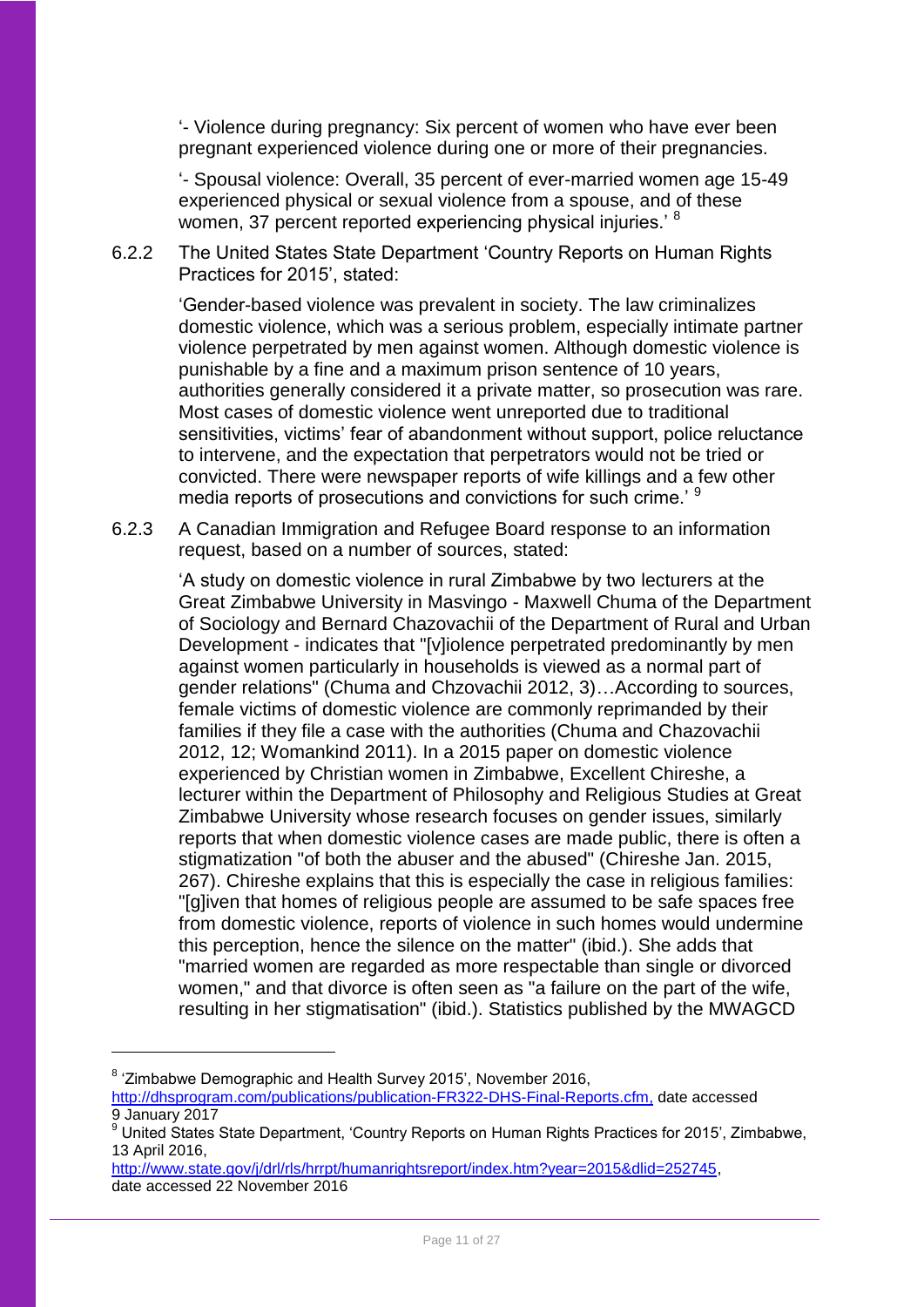and Gender Links study indicate that of the women surveyed who experienced domestic violence, 2.6 percent sought medical attention and 2.4 percent reported the incidents to the police.<sup>' 10</sup>

## 6.2.4 The Social Institutions and Gender Index stated:

'The Domestic Violence Act of 2007 prohibits domestic violence. The definition of domestic violence under the Act is very wide and includes abuse derived from any cultural or customary rites or practices that discriminate against or degrade women, such as forced virginity testing, female genital mutilation; malicious damage to property; forcible entry into the complainant's residence where the parties do not share the same residence; depriving the complainant of or hindering the complainant from access to or a reasonable share of the use of the facilities associated with the complainant's place of residence; the unreasonable disposal of household effects or other property in which the complainant has an interest; abuse derived from the following cultural or customary rites or practices that discriminate against or degrade women pledging of women and girls for purposes of appeasing spirits, abduction, child marriages, forced marriages, wife inheritance and other such practices.' <sup>11</sup>

[Back to Contents](#page-25-0)

#### <span id="page-11-0"></span>6.3 State response to rape, sexual violence and domestic violence

6.3.1 The Social Institutions and Gender Index stated:

1

'Following the adoption of the Domestic Violence Act, the government has introduced public awareness campaigns and an implementation strategy, including an Anti-Domestic Violence Council to monitor the implementation. Despite these efforts, the latest Demographic and Health Survey notes that, "there is widespread recognition in Zimbabwe that much remains to be done to protect victims". Furthermore, discriminatory attitudes and practices of authorities place further barriers in women's access to justice. For instance, according to the US Department of State, authorities generally consider domestic violence to be a private matter. With respect to prosecutions of marital rape, the government reports that the prosecution of marital rape requires the consent of the Attorney General, which may discourage women from reporting. Further, entrenched institutional and societal attitudes that deny marital rape as a form of violence against women also prevent women from seeking justice. And finally, in its final report on Zimbabwe in 2012, the CEDAW committee expressed concern that proper funds and resources had not been allocated by the State to effectively support the implementation of the Act and address the problem more broadly.

 $10$  Canadian Immigration and Refugee Board, 'Zimbabwe: Domestic violence, including legislation; state protection and support services available to victims (June 2012- May 2015)', 3 June 2015, ZWE105170.E, [http://www.refworld.org/docid/5587b7144.html,](http://www.refworld.org/docid/5587b7144.html) date accessed 14 December 2016 <sup>11</sup> Social Institutions and Gender Index, 'Zimbabwe Country Profile', undated, [http://www.genderindex.org/country/zimbabwe,](http://www.genderindex.org/country/zimbabwe) date accessed 9 December 2016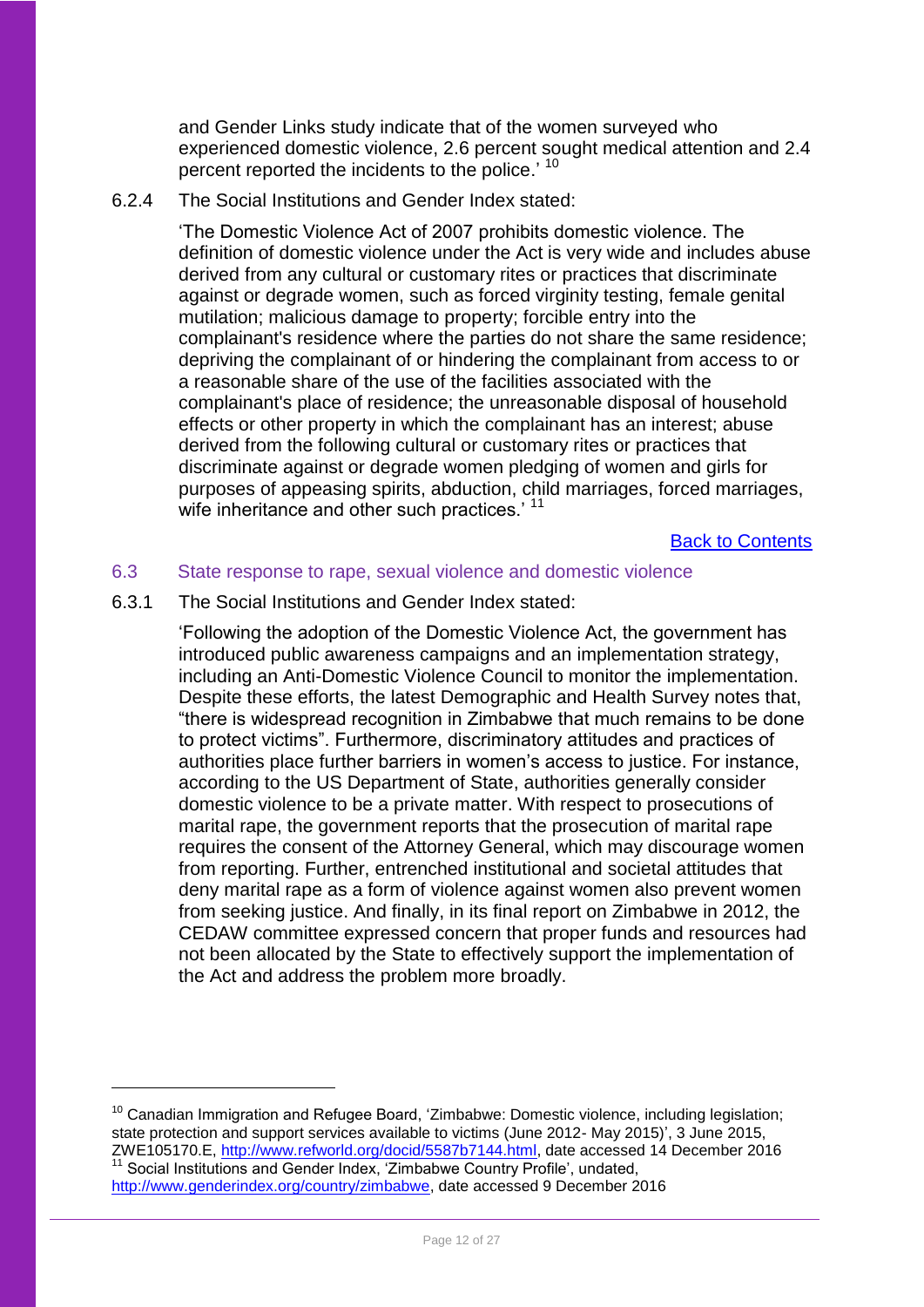'The Criminal Law Act (Codification and Reform) 2006 prohibits sexual violence, including marital rape. The Act also prohibits wilful transmission of sexually transmitted infections, including HIV.<sup>7</sup><sup>12</sup>

6.3.2 An International Commission of Jurists (ICJ) report, 'Sexual and Gender Based Violence, Fair Trial Rights and the Rights of Victims Challenges in Using Law and Justice Systems Faced by Women Human Rights Defenders', published in November 2015, stated:

> 'On paper, the legal and institutional framework in place in Zimbabwe to respond to cases of sexual and gender based violence is impressive, but the reality is that most geographical areas do not have the resources to match. Police do not have resources to transport victims, so victims must use their own resources to arrange transport to the police station and the medical centres. Dedicated victim friendly units are usually only open during weekday office hours, so victims of attacks outside of these times may have to wait some time or even days for assistance. Where there are not dedicated units, police may not have had the training to deal with the matter appropriately and may give the victim contradictory advice about how to act next.'<sup>13</sup>

6.3.3 The same ICJ report also stated:

1

'Zimbabwe's Domestic Violence Act refers to the establishment of sexual violence counsellors and safe houses for victims of sexual violence, but these are not provided for. There are also failures to provide adequate training for those administering domestic violence cases. Without adequate training the legislation is used as a middle path between criminal remedies and civil solutions, which creates uncertainty and impacts negatively on justice delivery. With a claim of marital rape, many police officers encourage complainants to seek a protection order rather than a criminal trial. Whether this is because they lack the willingness or resources to actively investigate claims, the result is that too many civil cases overburden magistrates. When there are conflicting issues around allocation of State resources, gender issues consistently lose out. NGOs need to consider how to better advocate for the resources needed to support the effective implementation of gender specific legislation.' <sup>14</sup>

6.3.4 The 263chat.com article, 'Rape services in Zimbabwe in need of urgent redress', dated 1 March 2016, stated:

International Commission of Jurists, 'Sexual and Gender Based Violence, Fair Trial Rights and the Rights of Victims Challenges in Using Law and Justice Systems Faced by Women Human Rights Defenders', page 10, November 2015, [http://www.refworld.org/cgi](http://www.refworld.org/cgi-bin/texis/vtx/rwmain?page=country&docid=57ee7f724&skip=0&coi=ZWE&querysi=women&searchin=title&sort=date)[bin/texis/vtx/rwmain?page=country&docid=57ee7f724&skip=0&coi=ZWE&querysi=women&searchin=t](http://www.refworld.org/cgi-bin/texis/vtx/rwmain?page=country&docid=57ee7f724&skip=0&coi=ZWE&querysi=women&searchin=title&sort=date)

<sup>14</sup> International Commission of Jurists, 'Sexual and Gender Based Violence, Fair Trial Rights and the Rights of Victims Challenges in Using Law and Justice Systems Faced by Women Human Rights Defenders', pages 19-20, November 2015, [http://www.refworld.org/cgi](http://www.refworld.org/cgi-bin/texis/vtx/rwmain?page=country&docid=57ee7f724&skip=0&coi=ZWE&querysi=women&searchin=title&sort=date)[bin/texis/vtx/rwmain?page=country&docid=57ee7f724&skip=0&coi=ZWE&querysi=women&searchin=t](http://www.refworld.org/cgi-bin/texis/vtx/rwmain?page=country&docid=57ee7f724&skip=0&coi=ZWE&querysi=women&searchin=title&sort=date)

 $12$  Social Institutions and Gender Index, 'Zimbabwe Country Profile', undated, [http://www.genderindex.org/country/zimbabwe,](http://www.genderindex.org/country/zimbabwe) date accessed 9 December 2016

[itle&sort=date,](http://www.refworld.org/cgi-bin/texis/vtx/rwmain?page=country&docid=57ee7f724&skip=0&coi=ZWE&querysi=women&searchin=title&sort=date) date accessed 9 January 2017

[itle&sort=date,](http://www.refworld.org/cgi-bin/texis/vtx/rwmain?page=country&docid=57ee7f724&skip=0&coi=ZWE&querysi=women&searchin=title&sort=date) date accessed 9 January 2017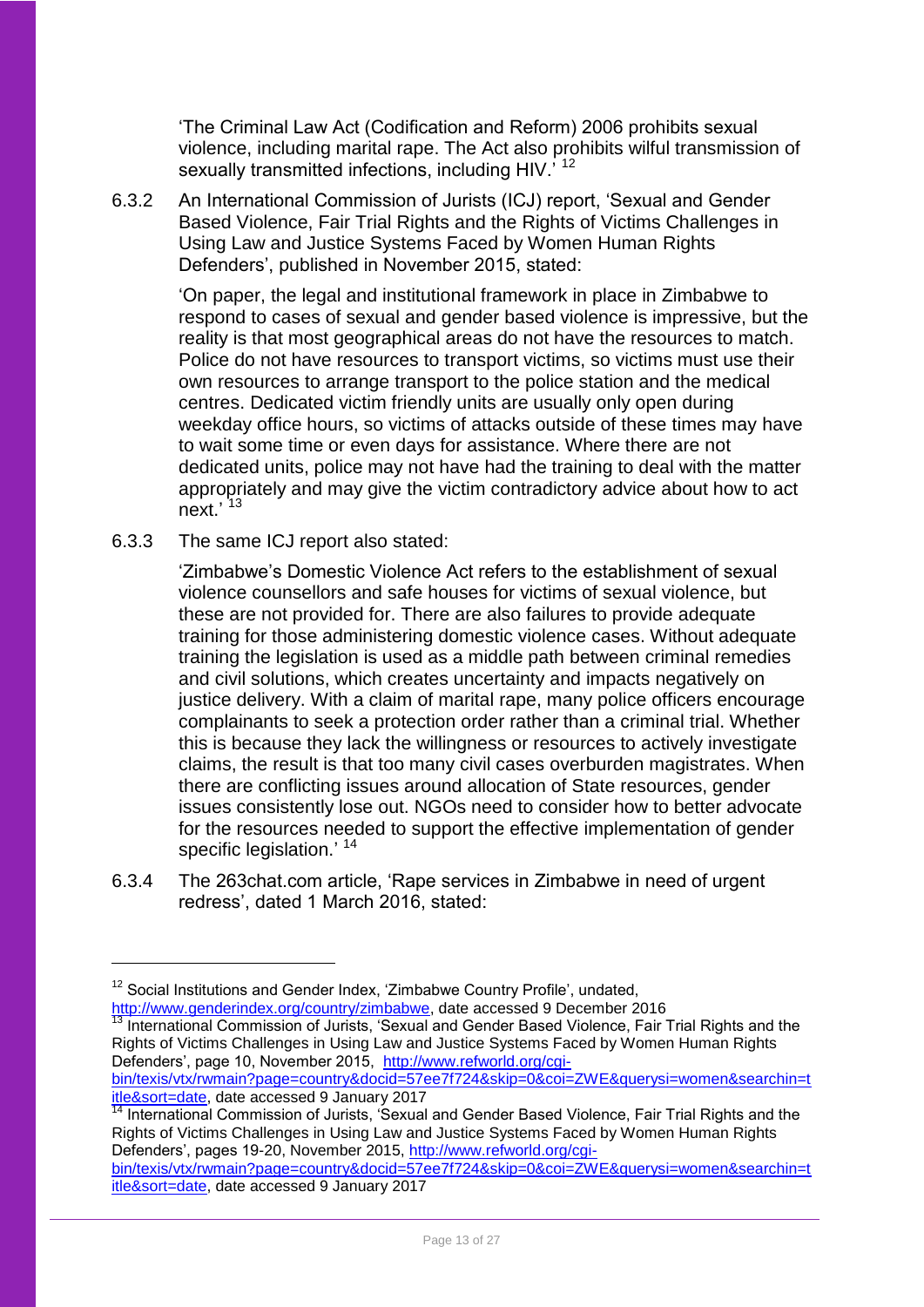'The Zimbabwe Republic Police have Victim Friendly Units which offer services to victims of rape, however the survivor is expected to produce an affidavit and have some form of evidence which holds them to their words somehow suggesting that survivors may be lying or misrepresenting facts.

'Some survivors have also complained of the poor level of training of the police officers in this department who tend to gape at victims and at times ask humiliating questions which make their counselling skills questionable.' 15

### 6.3.5 A 'Daily News' (Zimbabwean newspaper) report, 'Half of Zim women abused', dated 7 March 2016, stated:

'Almost half of all women in Zimbabwe suffer from gender-based violence and government is now stepping up efforts to curb the scourge, minister of State for Bulawayo province Eunice Sandi Moyo said.

'Launching the International Women's Day in Rukweza, about 30 km southwest of Rusape, Sandi Mayo said government has responded to the domestic violence cases by setting up an anti-domestic violence council

'"The Zimbabwe Demographic Health Survey showed that the prevalence of gender-based violence stood at 47 percent among women.

"Studies have also shown that only 13 percent of women who suffer from violence seek help from the police and a combined five percent of those seek help from a doctor or medical institution, social services or a lawyer," Sandi Moyo said.

'In view of these worrying statistics Sandi Moyo said government is stepping up efforts to fight gender-based violence.

'"The anti-domestic violence council was set up to ensure the effective implementation of the Anti-Domestic Violence Act."' <sup>16</sup>

6.3.6 The United States State Department 'Country Reports on Human Rights Practices for 2015', stated:

> 'While the law criminalizes rape, including spousal rape, the law was not effectively enforced, and rape remained a widespread problem. Sexual offenses, including rape, are punishable by lengthy prison sentences, although women's organizations stated that the sentences of those convicted were inconsistent. Rape victims seldom received protection in court…Police sometimes did not act on reported rape cases if the perpetrators were aligned with ZANU-PF or if the rape was used as a political tool against non-ZANU-PF members, as occurred during the 2008 election. Unlike the 2008 elections, which resulted in numerous cases of

 $15$  263chat.com, 'Rape services in Zimbabwe in need of urgent redress', 1 March 2016, Pretty Chavango, [http://263chat.com/2016/03/rape-services-in-zimbabwe-in-need-of-urgent-redress/,](http://263chat.com/2016/03/rape-services-in-zimbabwe-in-need-of-urgent-redress/) date accessed 9 January 2017

 $16$  'Daily News', 'Half of  $\frac{1}{2}$  im women abused', 7 March 2016,

[https://www.dailynews.co.zw/articles/2016/03/07/half-of-zim-women-abused,](https://www.dailynews.co.zw/articles/2016/03/07/half-of-zim-women-abused) date accessed 14 December 2016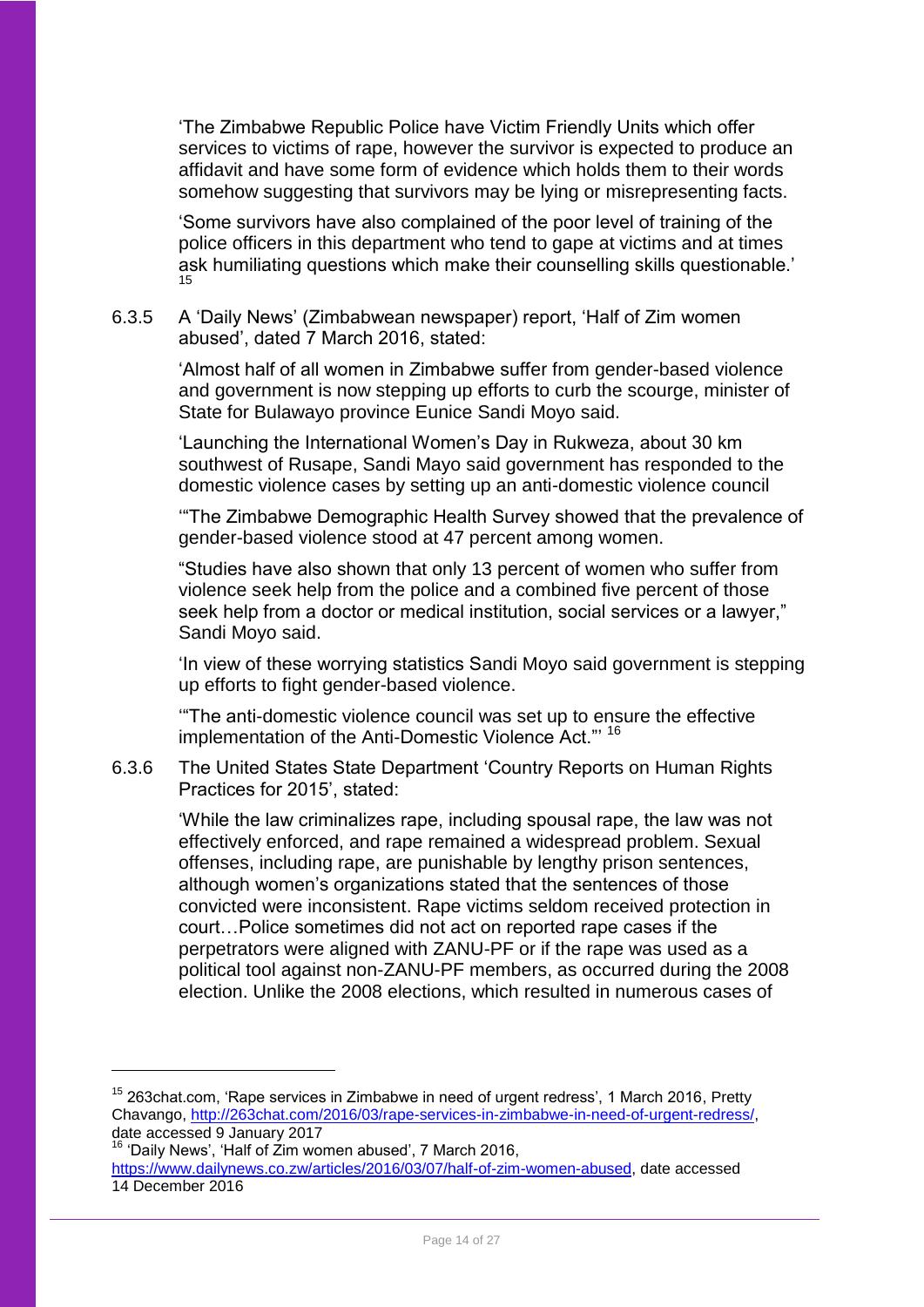politically motivated gang rapes, there were very few reports of rape used as a political weapon during the 2013 elections period.' <sup>17</sup>

6.3.7 The United States State Department 'Country Reports on Human Rights Practices for 2015', also stated:

> 'The joint government-NGO Anti-Domestic Violence Council as a whole was ineffective due to lack of funding and the unavailability of information on prevailing trends of domestic violence, although its members were active in raising domestic violence awareness.

> 'The government continued a public awareness campaign against domestic violence. Several women's rights groups worked with law enforcement agencies and provided training and literature on domestic violence as well as shelters and counseling for women. The high turnover rate within the police force demanded a continuous level of training that could not be met. While public awareness increased, other problems emerged. For example, the form required to report domestic violence was difficult to complete, and victims were often required to make their own photocopies due to police budgetary constraints. The law requires victims of any form of violence to produce a police report to receive treatment without cost at government health facilities. This requirement prevented many rape victims from receiving necessary medical treatment, including postexposure prophylaxis to prevent victims from contracting HIV.

'A local NGO, Musasa Project, which provides emergency shelter and related services for women, handled a monthly average of 1,684 cases of violence against women. Musasa reported that 77 percent of their clients were girls under age 18.

'The Judicial Service Commission established a Multi-Sectoral Protocol on Sexual Abuse in 2012 in partnership with 11 government bodies. The protocol details the respective roles and responsibilities of different government agencies in responding to adult and child sexual and genderbased violence cases. The government must rely upon external funding and assistance to implement the protocol.<sup>' 18</sup>

6.3.8 An Immigration and Refugee Board of Canada response to an information request about the Domestic Violence Act stated:

'Articles 7 through 14 of the Domestic Violence Act detail the process of applying for and receiving a protection order against domestic violence (Zimbabwe 2006). Sources further report that a protection order in Zimbabwe may: prevent the perpetrator from committing further violent acts; prevent the abuser from entering a victim's residence, workplace, or other areas which they frequent; mandate the perpetrator to pay emergency relief

1

http://www.state.gov/j/drl/rls/hrrpt/humanrightsreport/index.htm?year=2015&dlid=252745 date accessed 6 February 2017

<sup>&</sup>lt;sup>17</sup> United States State Department, 'Country Reports on Human Rights Practices for 2015', Zimbabwe, 13 April 2016,

<sup>&</sup>lt;sup>18</sup> United States State Department, 'Country Reports on Human Rights Practices for 2015', Zimbabwe, 13 April 2016,

[http://www.state.gov/j/drl/rls/hrrpt/humanrightsreport/index.htm?year=2015&dlid=252745,](http://www.state.gov/j/drl/rls/hrrpt/humanrightsreport/index.htm?year=2015&dlid=252745) date accessed 22 November 2016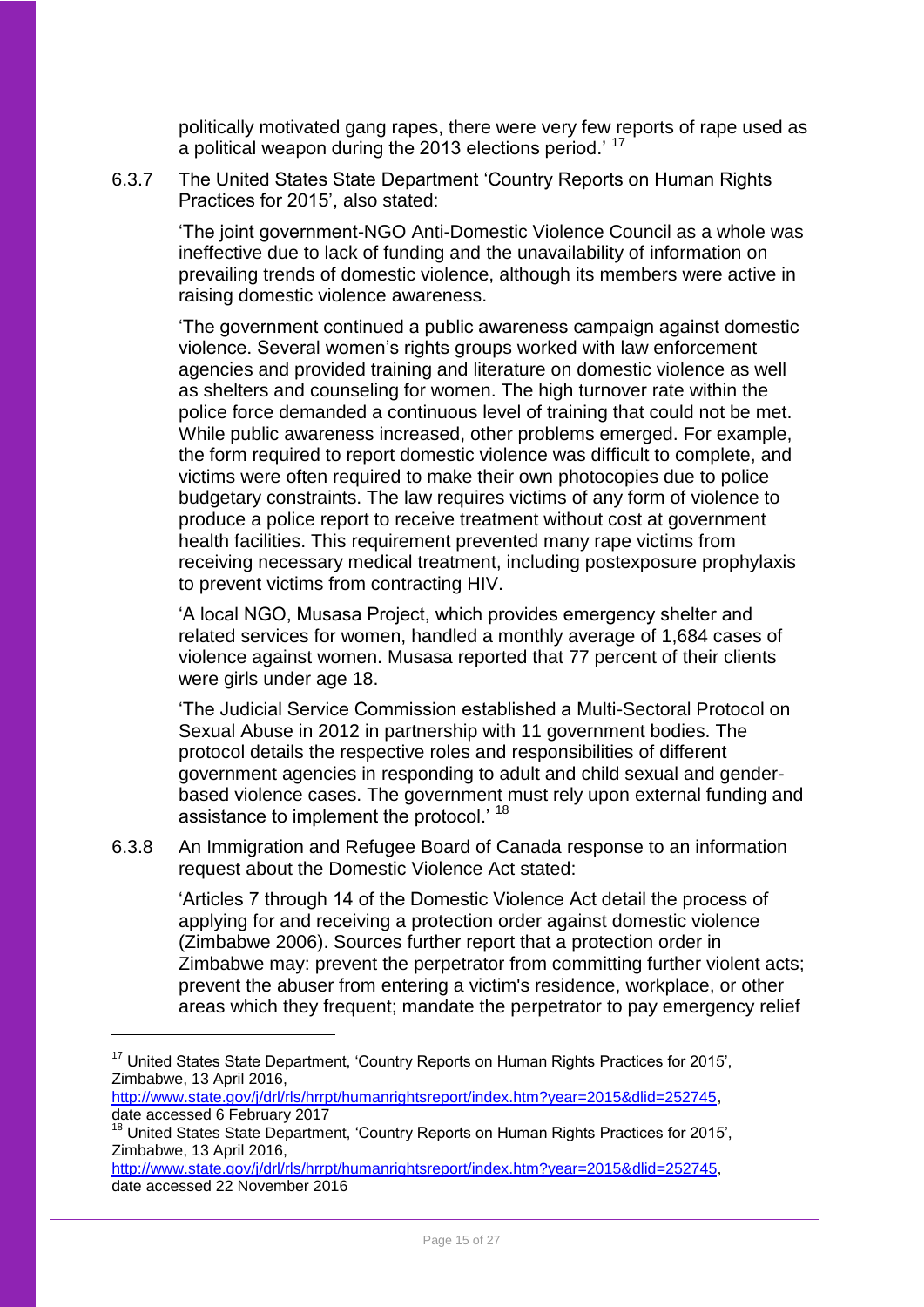to the complainant for household expenses, medical bills, school fees, or mortgage bonds and rent payments; award temporary custody of children "to any person or institution" and regulate rights of access to said children by the perpetrator; and provide compensation for any physical injury, trauma, or loss suffered by the complainant (Zimbabwe 2006, Art. 11)…According to Chireshe, when a victim reports a domestic violence case to the police, the officers may either "arrest the perpetrator or advise the victim or his/her representative to apply for a protection order" (Chireshe Jan. 2015, 260). Article 5 of the Domestic Violence Act similarly states that police officers are supposed to advise victims of their rights and protections under the Act, as well as their right to lodge a criminal complaint against the abuser (Zimbabwe 2006, Art. 5). According to Article 6 of the same Act, a police officer may arrest "without warrant any person whom he or she reasonably suspects has committed or who is threatening to commit an act of domestic violence which, in terms of section 4, constitutes a criminal offence towards a complainant" (ibid., Art. 6).' <sup>19</sup>

6.3.9 In July 2016, Womankind published a report documenting the work of women's organisations providing support services in Ethiopia and Zimbabwe. As regards Zimbabwe, the report noted:

> 'Despite the adoption of legislation and policies, VAWG [violence against women and girls] remains widespread and perpetrators continue to benefit from impunity. The lack of training of law enforcement personnel, the lack of awareness of women's human rights and the fear of social stigma and reprisal contribute to the ineffectiveness of such laws. Since the criminalisation of marital rape, only one case has been tried in court.' <sup>20</sup>

> > [Back to Contents](#page-25-0)

## <span id="page-15-0"></span>6.4 Support services for victims of rape and sexual violence

<u>.</u>

6.4.1 The 263chat.com article, 'Rape services in Zimbabwe in need of urgent redress', also stated:

> 'Zimbabwe […] has only one establishment which deals specifically with Adolescent and Adult rape, the Adult Rape Clinic (ARC). The ARC is only functional in Harare, Norton and Chitungwiza.

'While they are other organisations like Family Support Trust (FST), Population Services International (PSI) and a few hospitals which offer services to rape victims in their casualty departments as well as Victim Friendly Unit spaces at police stations, these help to fill up the gaps. However much more still needs to be done as the above mentioned offer rape services as side service to their existing duties. In the case of FST only children are catered for as that is their target group leaving adults to look for other options…Other institutions like PSI also offer services to rape

 $19$  Immigration and Refugee Board of Canada, 'Zimbabwe: Domestic violence, including legislation; state protection and support services available to victims (June 2012- May 2015)', 3 June 2015, ZWE105170.E, [http://www.refworld.org/docid/5587b7144.html,](http://www.refworld.org/docid/5587b7144.html) date accessed 9 December 2016

<sup>&</sup>lt;sup>20</sup> Womankind, 'More than a roof: Documenting the work of specialist women's organisations providing holistic shelter services in Ethiopia and Zimbabwe', July 2016, Zimbabwe, p.10, [https://www.womankind.org.uk/docs/default-source/resources/reports/womankind-report-more-than-a](https://www.womankind.org.uk/docs/default-source/resources/reports/womankind-report-more-than-a-roof.pdf?sfvrsn=0)[roof.pdf?sfvrsn=0,](https://www.womankind.org.uk/docs/default-source/resources/reports/womankind-report-more-than-a-roof.pdf?sfvrsn=0) date accessed 3 February 2017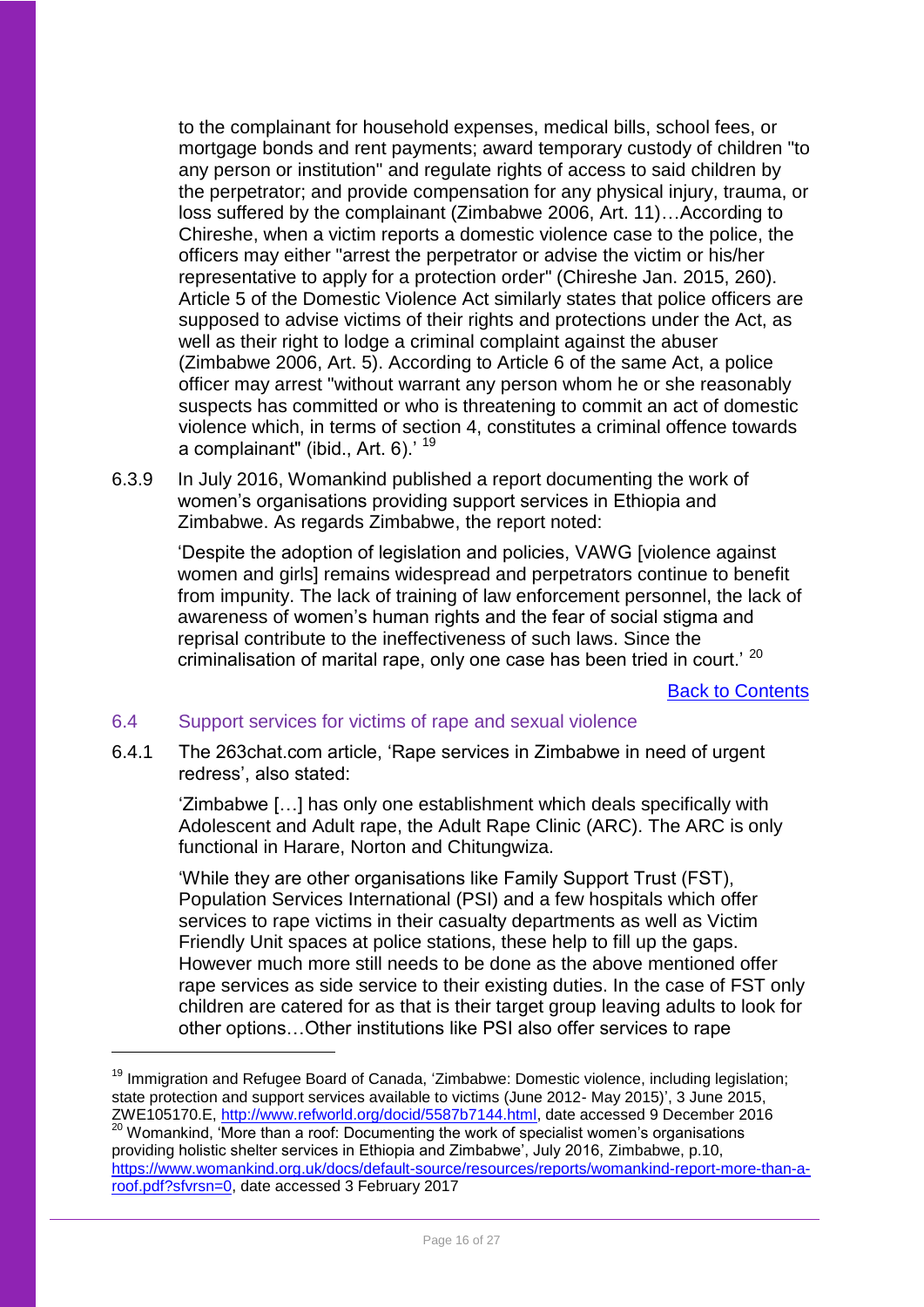survivors, however this is offered alongside other health services focused on different areas like contraception, Malaria, Tuberculosis, HIV and sexually transmitted diseases which makes specific attention on counselling services divided.

'Those who live in Harare have the option of choosing between ARC, Family Support Trust, hospitals as well as Medecins Sans Frontiers/Doctors without Borders (MSF) located in Mbare and Epworth. These, with the exception of ARC offer post-rape services among other services offered in their institutions. However those who reside out of the capital are not spoilt for choice as there are some areas without such institutions and people rely on hospitals and police stations for post exposure prophylaxis.<sup>' 21</sup>

See also [Zimbabwe Domestic Violence Act](http://www.ilo.org/dyn/natlex/natlex4.detail?p_lang=en&p_isn=85410&p_country=ZWE&p_count=432)

6.4.2 A United Nations Population Fund article, 'UNFPA Zimbabwe and partners launch One Stop Centre for survivors of Gender Based Violence', dated 9 September 2016, stated:

'The United Nations Population Fund (UNFPA) and the Government of Zimbabwe (GoZ) have a launched a One Stop Centre (OSC) at Gwanda Provincial Hospital that will provide emergency medical treatment and other support services to survivors of Gender Based Violence in Zimbabwe's Matabeleland South Province.

'The One Stop Centre will provide much needed medical, legal and psyscho social services to survivors at no cost under one roof. This intervention is under the Integrated Support Programme for Sexual and Reproductive Health (ISP) which is supported by the Governments of Britain, Ireland and Sweden. The OSC is being jointly implemented by the Ministries of Women's Affairs, Gender and Community Development (MWAGCD) and Ministry of Health and Child Care (MoHCC).

'The Gwanda OSC is the fourth to be launched in Zimbabwe with other centres in Harare at Musasa Project an implementing partner, Rusape District Hospital in Manicaland Province and Gweru Provincial Hospital in Midlands Province. In Harare a 24 Hour clinic has also been set up Wilkins Hospital for survivors of Sexual Gender Based Violence (SGBV). Plans are underway to establish more centres in at least every province in the country to bring more services to survivors.

'Speaking at the launch of the OSC Minister of Women's Affairs, Gender and Community Development Hon. Nyasha Chikwinya said the One Stop Centre model represents a promising model for providing comprehensive care and support for survivors by providing direct services under one roof…Under the ISP programme, UNFPA has been working with partners to implement a wide range of interventions to reduce GBV and to increase availability and utilisation of GBV services by survivors and perpetrators. The key thrusts of the programme include increasing awareness of gender responsive laws and services, and women's rights; strengthening of the GBV referral

 $21$  263chat.com, 'Rape services in Zimbabwe in need of urgent redress', 1 March 2016, Pretty Chavango, [http://263chat.com/2016/03/rape-services-in-zimbabwe-in-need-of-urgent-redress/,](http://263chat.com/2016/03/rape-services-in-zimbabwe-in-need-of-urgent-redress/) date accessed 9 January 2017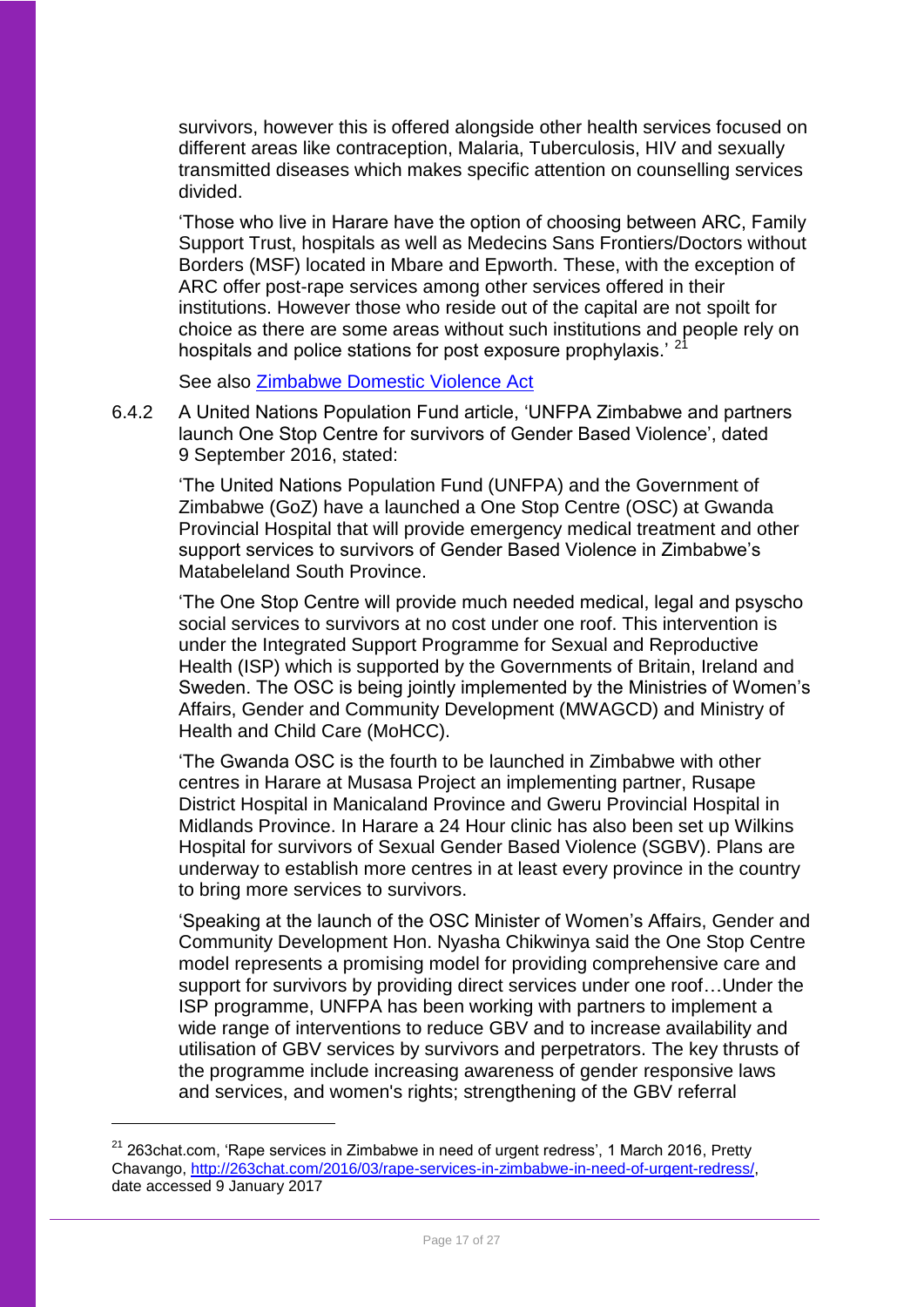pathway; provision of direct services, including legal aid and psychosocial support, and mobilising men and young people to support gender equality.

'The health sector response component of the UNFPA Zimbabwe gender programme includes the programmatic interventions such as the launch and roll out of the clinical guidelines on the management of SGBV, training of GBV multi-sectoral teams on the referral pathway and provision of comprehensive services to survivors of GBV at One Stop Centres. To date, more than 17 000 GBV survivors have been reached with services through the One Stop Centres. Other service centers for survivors of GBV set up by UNFPA and partners include six safe shelters set up by implementing partner Musasa in Bubi, Marange, Chikomba Gutu, Harare and Gweru.'<sup>22</sup>

6.4.3 The Womankind July 2016 report, 'More than a roof: Documenting the work of specialist women's organisations providing holistic shelter services in Ethiopia and Zimbabwe', noted that:

'Musasa was set up in 1988 and was the first women's rights organisation in Zimbabwe to specifically focus on VAWG [violence against women and girls] and VAWG service provision…Musasa provides a variety of services to women affected by violence in Zimbabwe, including urban shelters, community shelters, One Stop Centres and a toll-free counselling line.

'In 2013, Musasa supported 10,400 women and girls across all services. In 2014, Musasa supported 21,456 women and girls and in 2015, it supported 25,880 women. Of the 25,880 women, 2889 received shelter services across all nine shelters…The urban shelter in Harare was opened in 1998. The shelter is situated in an undisclosed location within the capital and has 27 beds. As of late October 2015, the shelter was providing services to 23 women clients and 13 children…In Zimbabwe, the reluctance of donors to fund the true costs of organisations like Musasa was felt acutely across all the services. Limited core cost funding has resulted in staff working excessively long hours to ensure clients can continue to access services.' 23

[Back to Contents](#page-25-0)

## <span id="page-17-0"></span>**7. Forced and early marriage**

## <span id="page-17-1"></span>7.1 Legal rights

1

7.1.1 The United States State Department 'Country Reports on Human Rights Practices for 2015', published on 13 April 2016, stated:

> 'The legal age for a civil marriage is 18, but girls who are 16 and 17 may marry with parental approval. Customary marriage, recognized under the law, does not require a minimum marriage age for either boys or girls. The criminal code prohibits sexual relations with persons younger than age 18,

<sup>&</sup>lt;sup>22</sup> United Nations Population Fund (UNFPA), 'UNFPA Zimbabwe and partners launch One Stop Centre for survivors of Gender Based Violence', Bertha Shoko, 9 September 2016, [http://zimbabwe.unfpa.org/news/unfpa-zimbabwe-and-partners-launch-one-stop-centre-survivors](http://zimbabwe.unfpa.org/news/unfpa-zimbabwe-and-partners-launch-one-stop-centre-survivors-gender-based-violence)[gender-based-violence,](http://zimbabwe.unfpa.org/news/unfpa-zimbabwe-and-partners-launch-one-stop-centre-survivors-gender-based-violence) date accessed 9 January 2017

 $^{23}$  Womankind, 'More than a roof: Documenting the work of specialist women's organisations providing holistic shelter services in Ethiopia and Zimbabwe', July 2016, p.4; p.18, [https://www.womankind.org.uk/docs/default-source/resources/reports/womankind-report-more-than-a](https://www.womankind.org.uk/docs/default-source/resources/reports/womankind-report-more-than-a-roof.pdf?sfvrsn=0)[roof.pdf?sfvrsn=0,](https://www.womankind.org.uk/docs/default-source/resources/reports/womankind-report-more-than-a-roof.pdf?sfvrsn=0) date accessed 3 February 2017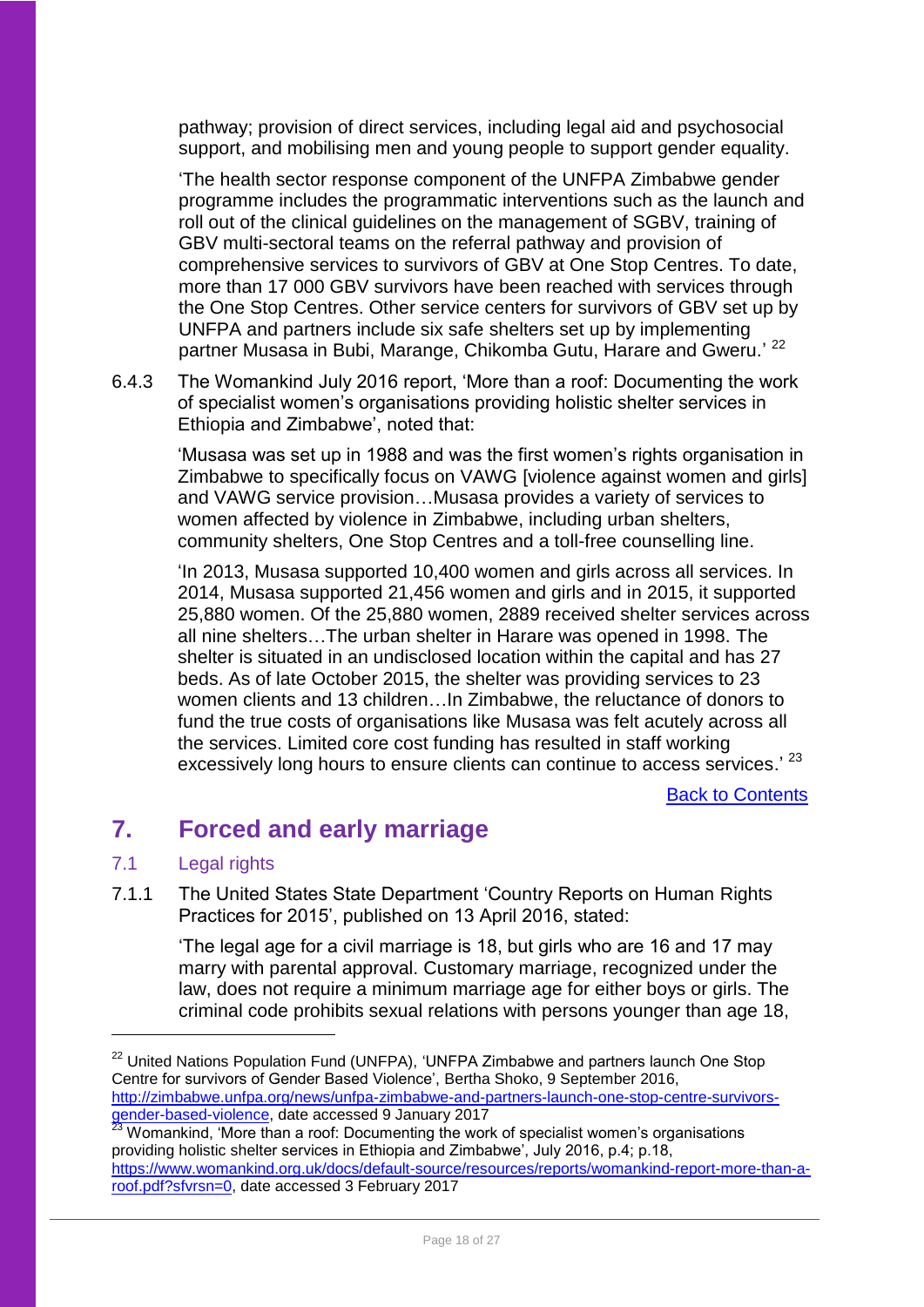however. According to the DHS study, 21.7 percent of girls between the ages of 15 and 19 were married. According to the 2014 MICS, 5 percent of girls and women ages 15-49 were married before 15, while 33 percent of women ages 20-49 were married before 18. Child welfare NGOs reported they occasionally saw evidence of underage marriages, particularly in isolated religious communities or among HIV/AIDS orphans who had no relatives willing or able to take care of them.

'The constitution declares anyone under age 18 a child, but the Customary Marriages Act was not amended to reflect the constitutional change.

'On January 14, two women challenged the constitutionality of laws permitting child marriage before the Constitutional Court. During the hearing the chief justice indicated that the laws permitting the practice were clearly unconstitutional, but the court reserved judgement in the case and had yet to issue a formal ruling at year's end.

'On July 31, First Lady Grace Mugabe launched the Zimbabwean chapter of the AU Campaign to End Child Marriages. She called on the minister of justice and legal affairs to align marriage laws to the constitution and suggested stricter penalties for offenders. She also urged stakeholders to develop an action plan to end child marriages.' <sup>24</sup>

See also [Zimbabwe Customary Marriages Act](https://cyber.harvard.edu/population/zimbabwe/customary.htm)

7.1.2 As at December 2016, the Social Institutions and Gender Index stated:

'There are three types of marriage: civil, registered customary and unregistered customary. The legal minimum age for civil marriage under the Marriage Act in Zimbabwe is 18 years for men and 16 years for women. There is no minimum age of marriage for registered customary marriages under the Customary Marriages Act. The Domestic Violence Act of 2007 prohibits forced marriages, the practice of wife inheritance, and early marriage.' 25

[Back to Contents](#page-25-0)

## <span id="page-18-0"></span>7.2 Child marriage

1

7.2.1 The GirlsNotBrides website, accessed on 20 December 2016, provided the following information (undated):

'Approximately 1 in 3 girls in Zimbabwe are married before their 18th birthday…Child marriage predominantly affects girls who live in poverty and in rural areas. Girls from the poorest 20% of the households were more than 4 times as likely to be married/in union before age 18 than girls from the richest 20% of the households. The less education a girl has, the more she is likely to marry during her childhood.

<sup>&</sup>lt;sup>24</sup> United States State Department, 'Country Reports on Human Rights Practices for 2015'. Zimbabwe, 13 April 2016,

[http://www.state.gov/j/drl/rls/hrrpt/humanrightsreport/index.htm?year=2015&dlid=252745,](http://www.state.gov/j/drl/rls/hrrpt/humanrightsreport/index.htm?year=2015&dlid=252745) date accessed 22 November 2016

<sup>25</sup> Social Institutions and Gender Index, 'Zimbabwe Country Profile', undated, [http://www.genderindex.org/country/zimbabwe,](http://www.genderindex.org/country/zimbabwe) date accessed 9 December 2016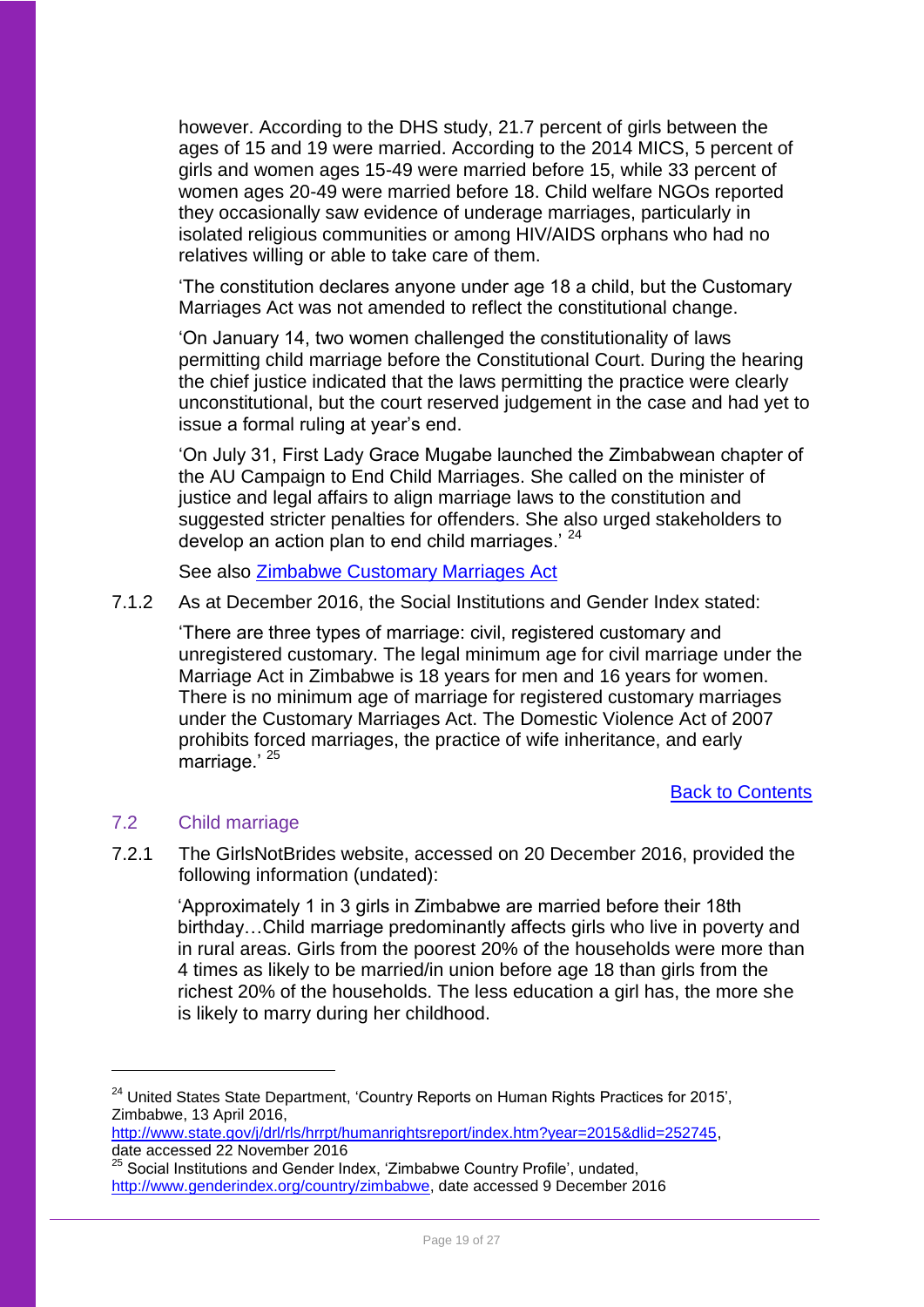'Religion is also a driver of child marriage in Zimbabwe. For example, in the apostolic faith, religion combines with traditional culture, and girls are often encouraged to marry much older men at a very young age…In August 2015, Zimbabwe launched the African Union campaign to end child marriage.

'In 2014, two former child brides Loveness Mudzuru and Ruvimbo Tsopodzi filed an application asking the Constitutional Court to declare the Marriage Act and the Customary Marriage Act unconstitutional. In January 2016, the Constitutional Court ruled in favour of Loveness and Ruvimbo, recognising that the Marriage Act was unconstitutional.

'Several civil society campaigns or programmes to end child marriage have recently been launched, including:

- The 18+ campaign, by Plan Zimbabwe
- The "Give us books, not husbands" campaign by Katswe Sistahood
- The "Not Ripe for Marriage" campaign by Real Opportunities for Transformation Support (ROOTS).' <sup>26</sup>
- 7.2.2 The Human Rights Watch report, 'Zimbabwe: Scourge of Child Marriage', dated 25 November 2015, stated:

'Child marriage is common in indigenous apostolic churches, charismatic evangelical groupings which mix Christian beliefs with traditional cultures and have approximately 1.2 million followers across the country. The Zimbabwe Council of Churches and the Apostolic Christian Council of Zimbabwe acknowledge that the practice was more prevalent among apostolic followers than other religious groups. A midwife who is a member of the Johwane Masowe Shonhiwa apostolic church told Human Rights Watch that church doctrine requires girls to marry between ages 12 and 16 to prevent sexual relations outside marriage. "As soon as a girl reaches puberty, any man in the church can claim her for his wife," she said.

'Archbishop Johannes Ndanga, president of the Apostolic Churches Council of Zimbabwe, a coalition of over 1,000 indigenous apostolic churches, told Human Rights Watch that "virginity testing" – which includes the insertion of fingers into the vagina – of girls as young as 12, was widely practiced in the apostolic churches. "If found to be virgins they would get marks on their foreheads," he said. "Older men in the church will then choose these 'fresh girls' to become their wives, often joining polygamous unions. If a man marries a woman who is not a virgin, she is required to find a virgin girl for her husband to marry as compensation." The World Health Organization has determined that virginity testing is a discredited and abusive practice with no scientific basis…Section 78 of the constitution says that anyone who has attained the age of 18 has the right to found a family and that no one should be compelled to marry against their will. The government has said, however, that section 78 does not set 18 as the minimum age for marriage, but simply confers a right on those above 18 to found a family.

<sup>&</sup>lt;sup>26</sup> GirlsNotBrides, 'Zimbabwe', undated, [http://www.girlsnotbrides.org/child-marriage/zimbabwe/,](http://www.girlsnotbrides.org/child-marriage/zimbabwe/) date accessed 20 December 2016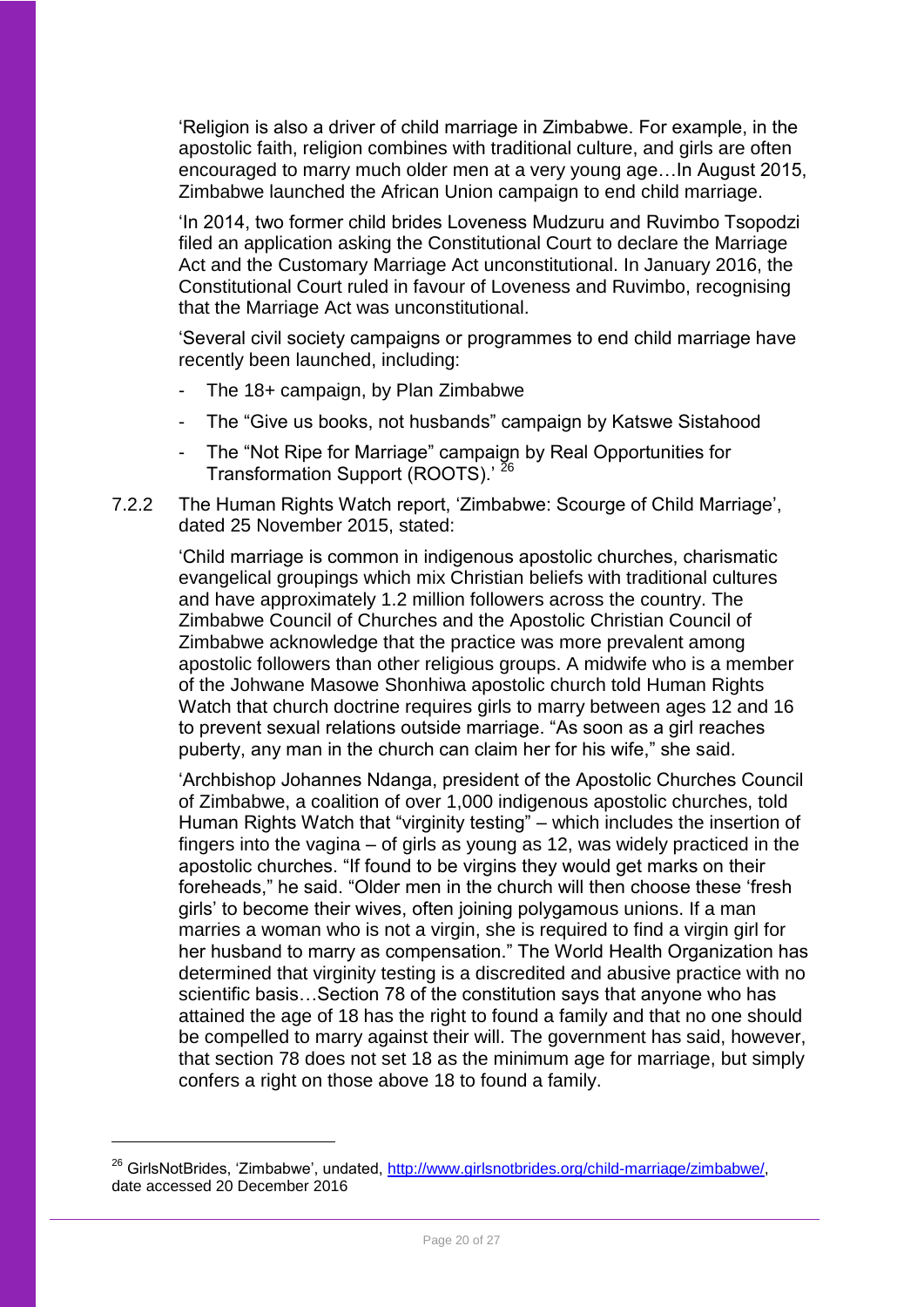'Zimbabwe's Customary Marriages Act sets no minimum age for marriage, while the Marriage Act, which governs monogamous marriages, states that girls under 16 cannot marry without the written consent of the justice minister.

'The Criminal Law (Codification and Reform) Act makes it a criminal offense for anyone to promise a girl under 18 in marriage or to force a girl or woman to enter into a marriage against her will. It also makes it a criminal offense to use cultural or customary rites or practices to force a woman to marry. It provides that any adult man who has sexual relations with a willing child between ages 12 and 15 is guilty of statutory rape because children in this age group are considered too immature to make informed decisions about their sexual behavior, so the child's consent is no defense. However, the law says that if the person is married to a child under 16, having sexual relations with the spouse is not statutory rape.

'Zimbabwe has ratified international conventions that oblige it to protect children against child sexual exploitation and abuse, including child marriage. These include the Convention on the Rights of the Child; the Convention on the Elimination of All Forms of Discrimination against Women; the African Charter on the Rights and Welfare of the Child; and the African Charter on Human and Peoples' Rights. But unless the government revises domestic laws to incorporate the requirements under these treaties, Zimbabwe's courts have little power to enforce these international legal obligations.' <sup>27</sup>

7.2.3 A theirworld.org article, 'Former child brides force Zimbabwe to ban child marriage', dated 21 January 2016, stated:

> 'Zimbabwe's Constitutional Court outlawed child marriage yesterday after two former child brides took the government to court in a ground-breaking case to challenge the practice that is rife in the southern African nation.

> 'Loveness Mudzuru and Ruvimbo Tsopodzi asked for child marriage to be declared illegal and unconstitutional, saying it was a form of child abuse which trapped girls in lives of poverty and suffering.

'The court ruled that as of January 20 [2016] no one in Zimbabwe may enter into any marriage, including customary law unions, before the age of 18, and struck down a section of the Marriage Act which allows girls to marry at 16 but boys at 18.

'Nearly a third of girls in Zimbabwe marry before they are 18 and 4% before they turn 15, depriving them of an education, increasing the likelihood of sexual violence and putting them at risk of death or serious injury in childbirth.

 $27$  Human Rights Watch, 'Zimbabwe: Scourge of Child Marriage', 25 November 2015, [https://www.hrw.org/news/2015/11/25/zimbabwe-scourge-child-marriage,](https://www.hrw.org/news/2015/11/25/zimbabwe-scourge-child-marriage) date accessed 13 December 2016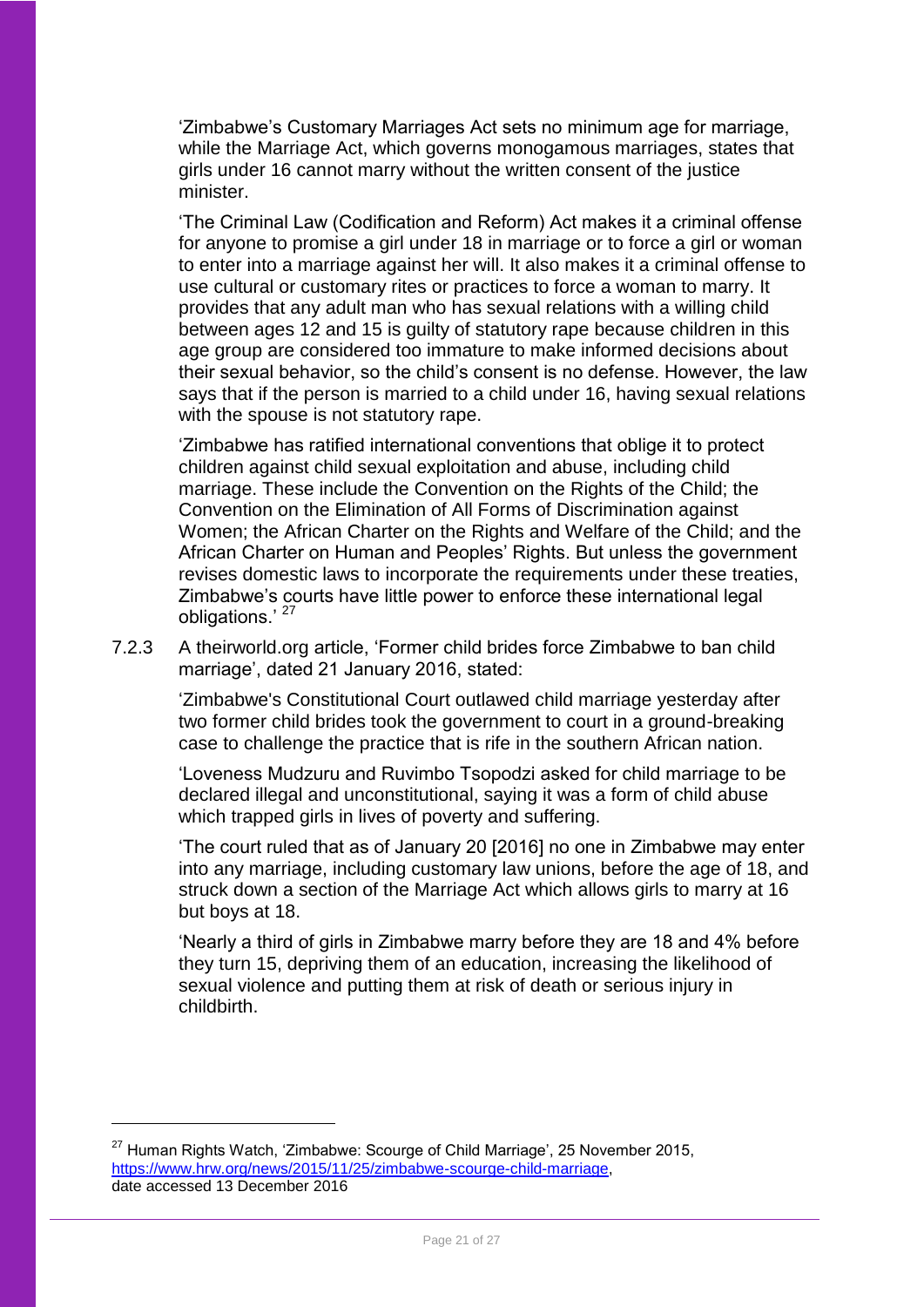'"I really am happy that we have played an instrumental part in making Zimbabwe a safe place for girls," said Mudzuru, who was married at 16 and had two children before she was 18.'<sup>28</sup>

7.2.4 A Thomson Reuters Foundation report, 'Zimbabwe ramps up pressure on parents to stop child marriages', dated 18 March 2016, stated:

'For although Zimbabwe this year outlawed child marriage, many parents and guardians continue to sanction under-age traditional marriages and withdraw rape charges in exchange for a bride price but this is now putting them in the sights of the law…In January this year [2016] Zimbabwe's Constitutional Court ruled that no one in Zimbabwe may enter into any marriage, including customary law unions, before the age of 18…Legislator Jessie Majome, who chairs the Justice, Legal and Parliamentary Affairs Portfolio Committee, said if the laws were amended, it would be up to the courts to decide the appropriate sentence for parents and guardians fixing these agreements.

'Legal amendments about 10 years ago set a maximum sentence for anyone accepting a bride price for an under-age girl at 10 years but campaigners want this to be increased.<sup>'29</sup>

7.2.5 The Human Rights Watch 'World Report 2017' stated: 'The government has yet to amend or repeal all existing marriage laws that still allow child marriage. It also has not put in place structures to implement the court's decision and ensure that girls under 18 are not being forced into marriage.' 30

[Back to Contents](#page-25-0)

## <span id="page-21-0"></span>7.3 Forced marriage

1

7.3.1 The United States State Department 'Country Reports on Human Rights Practices for 2015', stated:

> 'Early and Forced Marriage: Despite legal prohibitions, families primarily among the rural population continued to force girls to marry. Families gave young women to other families in marriage to avenge spirits, as compensatory payment in interfamily disputes, or when promised to others- to provide economic protection for the family. Some families sold their daughters as brides in exchange for food, and younger daughters at times married their deceased older sister's husband as a "replacement" bride. An NGO study published in March 2014 found that because of the cultural emphasis placed on virginity, any loss of virginity--real or perceived, consensual or forced--could result in marriage, including early or force marriage. In some instances family members forced a girl to marry a man

<sup>&</sup>lt;sup>28</sup> theirworld.org, 'Former child brides force Zimbabwe to ban child marriage', 21 January 2016, [http://theirworld.org/news/former-child-brides-force-zimbabwe-to-ban-child-marriage,](http://theirworld.org/news/former-child-brides-force-zimbabwe-to-ban-child-marriage) date accessed 23 January 2017

<sup>&</sup>lt;sup>29</sup> Thomson Reuters Foundation, 'Zimbabwe ramps up pressure on parents to stop child marriages', 18 March 2016, [http://news.trust.org/item/20160318000357-28eri/?source=fiOtherNews3,](http://news.trust.org/item/20160318000357-28eri/?source=fiOtherNews3) date accessed 10 February 2017

<sup>&</sup>lt;sup>30</sup> Human Rights Watch, 'World Report 2017', 2017, Zimbabwe section, [https://www.hrw.org/world](https://www.hrw.org/world-report/2017/country-chapters/zimbabwe)[report/2017/country-chapters/zimbabwe,](https://www.hrw.org/world-report/2017/country-chapters/zimbabwe) date accessed 10 February 2017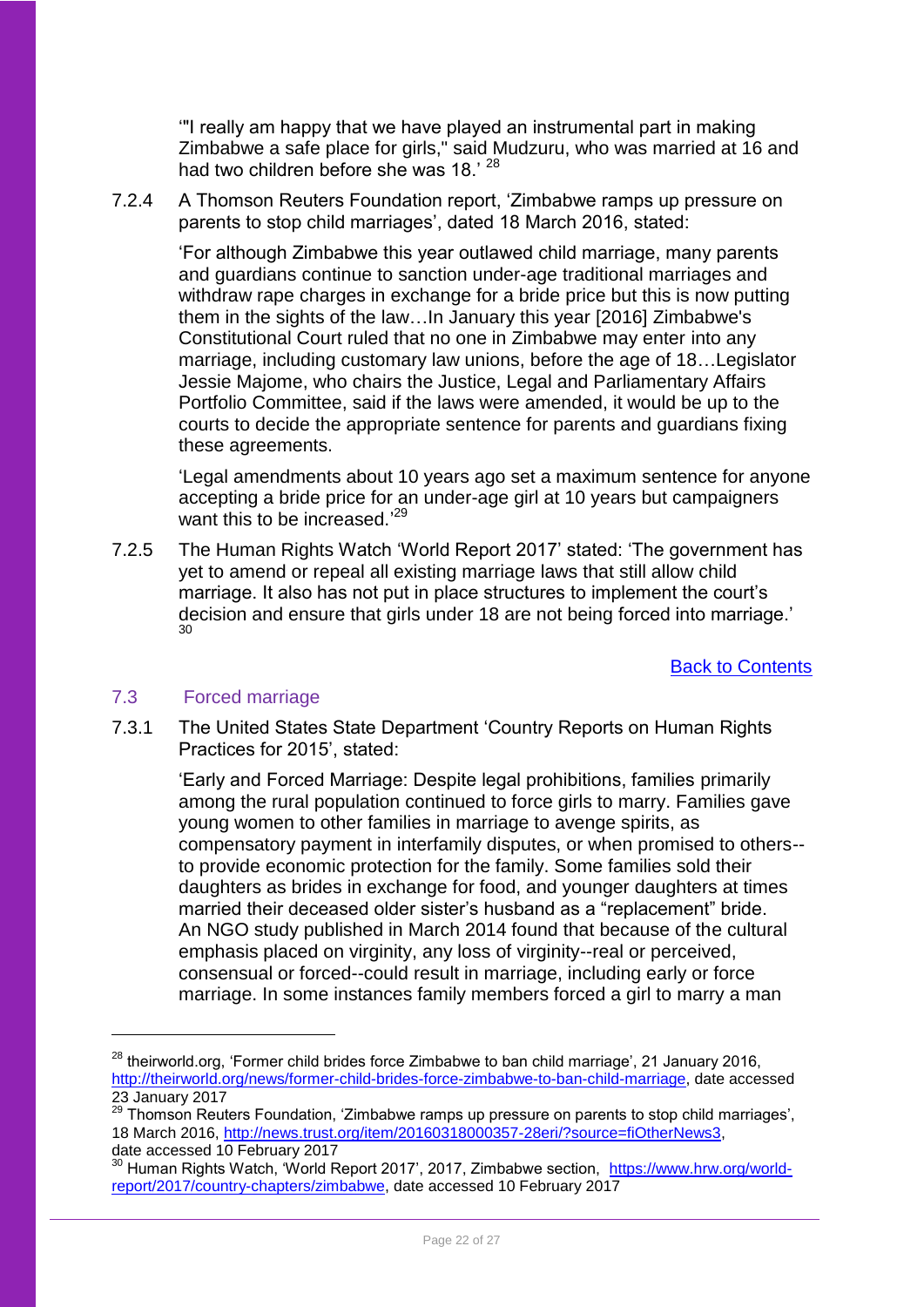based on the mere suspicion that the two had had sexual intercourse. This cultural practice even applied in cases of rape, and the study found numerous instances in which families concealed rape by facilitating the marriage between rapist and victim.<sup>31</sup>

Back [to Contents](#page-25-0)

## <span id="page-22-0"></span>**8. Trafficking**

## <span id="page-22-1"></span>8.1 Prevalence

8.1.1 The United States State Department (USSD) 'Trafficking in Persons Report 2016,' published on 30 June 2016, stated:

'Zimbabwe is a source, transit, and destination country for men, women, and children subjected to sex trafficking and forced labor. Women and girls from Zimbabwean towns bordering South Africa, Mozambique, and Zambia are subjected to forced labor, including domestic servitude, and sex trafficking in brothels catering to long-distance truck drivers on both sides of the borders. There are continuous reports of Zimbabwean women lured to China and the Middle East for work where they are vulnerable to trafficking. Zimbabwean men, women, and children are subjected to forced labor in agriculture and domestic service in the country's rural areas, as well as domestic servitude and sex trafficking in cities and surrounding towns. Family members recruit children and other relatives from rural areas for work in cities where they are often subjected to domestic servitude or other forms of forced labor; some children, particularly orphans, are lured with promises of education or adoption. Reports indicate that adults have recruited girls for child sex trafficking in Victoria Falls. Children are subjected to forced labor in the agricultural and mining sectors and are forced to carry out illegal activities, including drug smuggling. There were increased reports of children from Mozambique being subjected to forced labor in street vending in Zimbabwe, including in Mbare. Additionally, the practice of ngozi, giving a family member to another family to avenge the spirits of a murdered relative, creates a vulnerability to trafficking.

'Zimbabwean women and men are lured into exploitative labor situations in agriculture, construction, information technology, and hospitality largely in neighboring countries; some subsequently become victims of forced labor, and some women become victims of forced prostitution.<sup>32</sup>

[Back to Contents](#page-25-0)

## <span id="page-22-2"></span>8.2 Government efforts to tackle trafficking

1

8.2.1 The USSD 'Trafficking in Persons Report 2016' stated:

[http://www.state.gov/j/drl/rls/hrrpt/humanrightsreport/index.htm?year=2015&dlid=252745,](http://www.state.gov/j/drl/rls/hrrpt/humanrightsreport/index.htm?year=2015&dlid=252745) date accessed 22 November 2016

<sup>&</sup>lt;sup>31</sup> United States State Department, 'Country Reports on Human Rights Practices for 2015'. Zimbabwe, 13 April 2016,

<sup>32</sup> United States State Department, 'Trafficking in Persons Report 2016', 30 June 2016, Zimbabwe section, [http://www.state.gov/j/tip/rls/tiprpt/2016/,](http://www.state.gov/j/tip/rls/tiprpt/2016/) date accessed 13 December 2016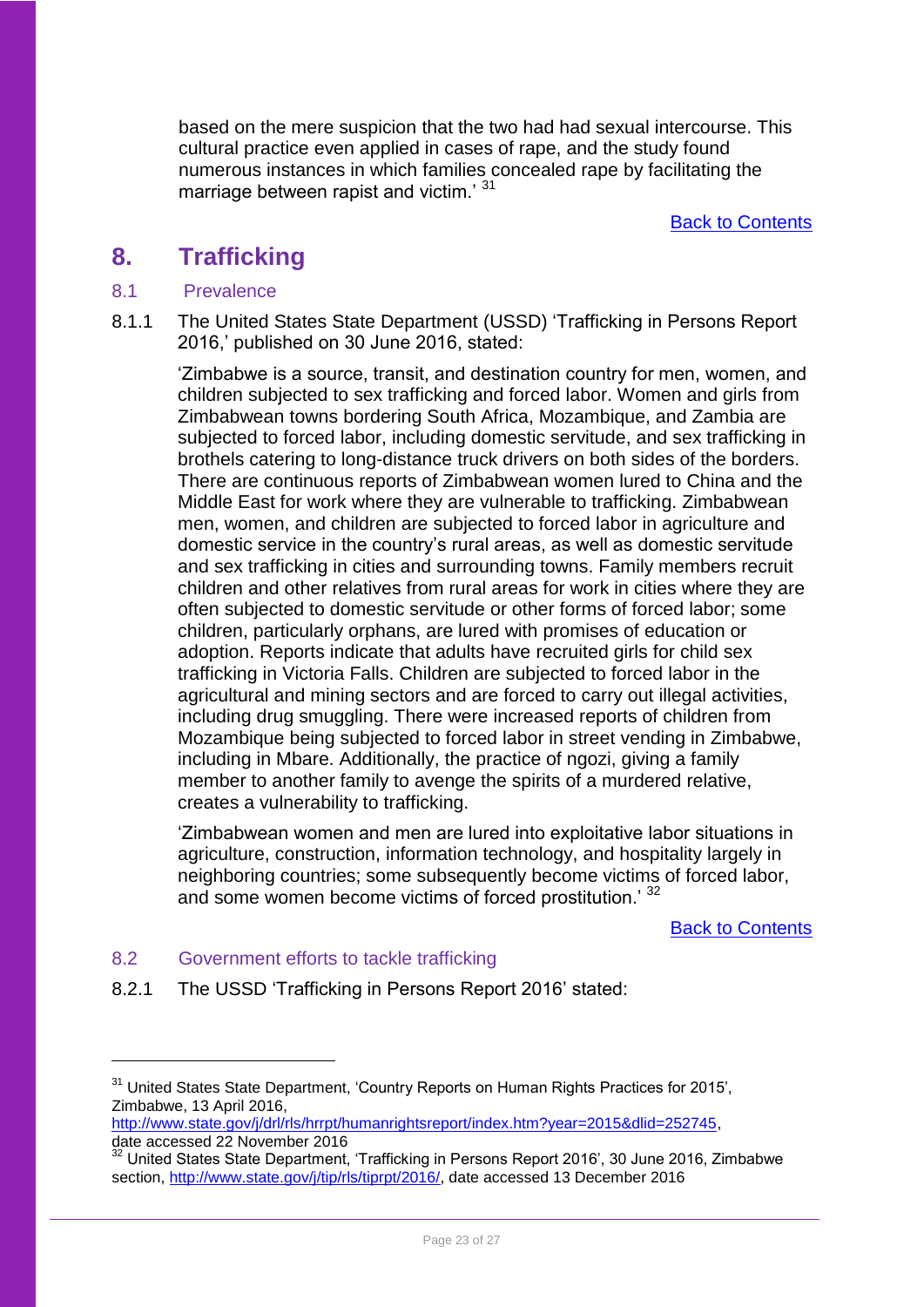'The government made little anti-trafficking law enforcement effort. Inconsistent with international law, the 2014 Trafficking in Persons Act defines trafficking in persons as a movement-based crime and does not adequately define "exploitation"—a key element of effective trafficking laws generally defined under international law as forced prostitution or other forms of forced labor. The 2014 act criminalizes the involuntary transport of a person, and the voluntary transport for an unlawful purpose, into, outside or within Zimbabwe. The focus on transport and the inadequate definition of "exploitation" leave Zimbabwe without comprehensive prohibitions of trafficking crimes. Zimbabwe's Labor Relations Amendment Act prohibits forced labor and prescribes punishments of up to two years' imprisonment; this penalty is not sufficiently stringent. The Criminal Law (Codification and Reform) Act prohibits and prescribes penalties of up to two years' imprisonment for procuring a person for unlawful sexual conduct, inside or outside of Zimbabwe; this penalty is not sufficiently stringent when applied to cases of sex trafficking. The act also prohibits coercing or inducing anyone to engage in unlawful sexual conduct with another person by threat or intimidation, prescribing sufficiently stringent penalties of one to five years' imprisonment. Pledging a female for forced marriage to compensate for the death of a relative or to settle any debt or obligation is punishable under the act, with penalties of up to two years' imprisonment. These penalties are not commensurate with penalties prescribed for other serious crimes, such as rape.

'The government reported investigating a case of over 200 trafficking victims identified in Kuwait; however, the government did not vigorously prosecute, or convict any trafficking offenders during the reporting period. The Zimbabwe Republic Police's Victim Friendly Unit (VFU) has responsibility for investigating cases involving women and children and referring victims to support services; however, the VFU did not report investigating trafficking cases during the year.

'Corruption in law enforcement and the judiciary impaired the effectiveness of anti-trafficking efforts. Victims reportedly refused to report or pursue cases of trafficking due to fear their traffickers could bribe police or judges. Anecdotal evidence indicated limited government involvement in, and tolerance of, trafficking on a local level and at border crossings. The government did not report any investigations, prosecutions, or convictions of government officials complicit in human trafficking offenses. In October 2015, in partnership with an international organization, the government participated in a training of trainers for over 50 provincial criminal justice officials on the 2014 Trafficking in Persons Act, how to identify and investigate trafficking cases, and measures for assisting trafficking victims.' 33

8.2.2 A 'Daily News' (Zimbabwean newspaper) report, 'Zim acts on human trafficking', dated 30 July 2016, stated:

<sup>&</sup>lt;sup>33</sup> United States State Department, 'Trafficking in Persons Report 2016', 30 June 2016, Zimbabwe section, [http://www.state.gov/j/tip/rls/tiprpt/2016/,](http://www.state.gov/j/tip/rls/tiprpt/2016/) date accessed 13 December 2016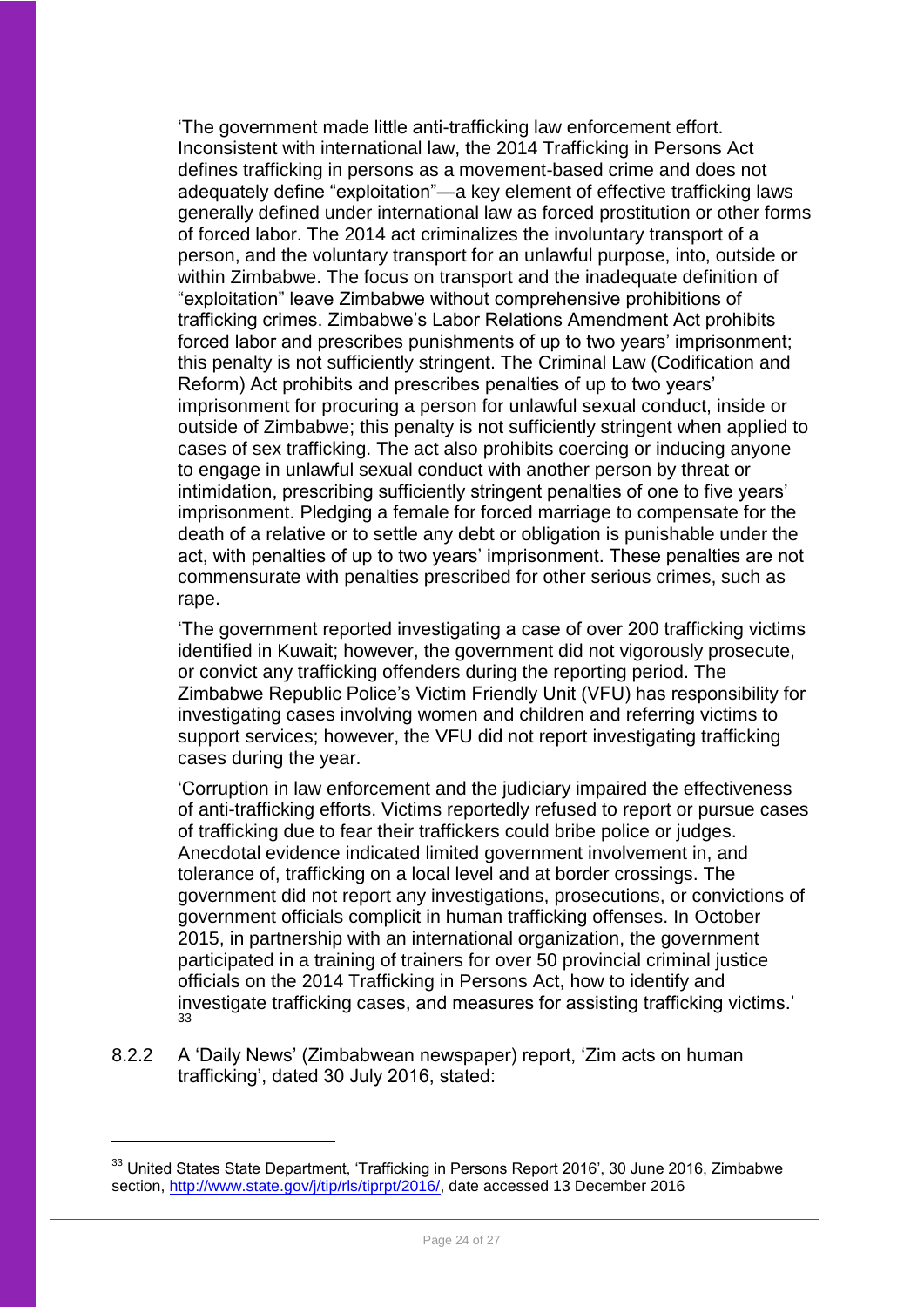'Government yesterday unveiled an action plan targeted at combating human trafficking, amid concerns that more Zimbabwean women could be trapped in the Middle East.

'This comes as 101 Zimbabwean women who had been trafficked to the Arab country of Kuwait were recently repatriated back to [sic] home.

'Initially, it was estimated that at most 200 women were trapped in the Gulf, but revelations by rescued victims suggested that the numbers were way higher.

'Foreign affairs minister Simbarashe Mumbengengwi who read a speech on behalf of Vice President Emmerson Mnangagwa, yesterday said that government was going to work with development partners in implementation of the action plan – dubbed 'Trafficking in Persons National Plan of Action' as well as rescuing the trapped women…The action plan which will run for two year[s] until 2018, will among other things establish a functional identification and referral system for reported cases, facilitate the provision of appropriate direct assistance to victims, and establish a rehabilitation programme.

'It also targets to educate vulnerable Zimbabweans on employment practices in various countries so that they become aware of possible slavery practices…Zimbabwe authorities also intend to monitor private employment agencies as part of measures to curb human trafficking.<sup>734</sup>

[Back to Contents](#page-25-0)

#### 8.3 Protection of victims of trafficking

8.3.1 The USSD 'Trafficking in Persons Report 2016' stated:

<span id="page-24-0"></span>'The government made inadequate efforts to protect trafficking victims, and did not report the total number of trafficking victims it identified or assisted during the reporting period. The government has not developed formal guidelines to proactively identify or refer victims to protective services, and it relied almost exclusively on NGOs and an international organization to identify and assist victims. One NGO reported assisting 280 child victims of forced labor subjected to domestic servitude. Reports indicated that 39 victims of sex trafficking, including children, sought assistance. An NGO reported assisting 11 children exploited in street begging. Additionally, an estimated 200 trafficking victims were identified through the use of social media in Kuwait during the period. While the Trafficking in Persons Act required the government to establish centers in each of Zimbabwe's 10 provinces to provide counseling, rehabilitation, and reintegration services for trafficking victims, these centers had not been established at the end of the reporting period. Five existing government shelters offered long-term accommodation to vulnerable and orphaned children, including an unknown number of potential child trafficking victims. Children had access to health services, counseling, and some educational services at these shelters. The

<sup>34</sup> 'Daily News', 'Zim acts on human trafficking', 30 July 2016,

[https://www.dailynews.co.zw/articles/2016/07/30/zim-acts-on-human-trafficking,](https://www.dailynews.co.zw/articles/2016/07/30/zim-acts-on-human-trafficking) date accessed 13 December 2016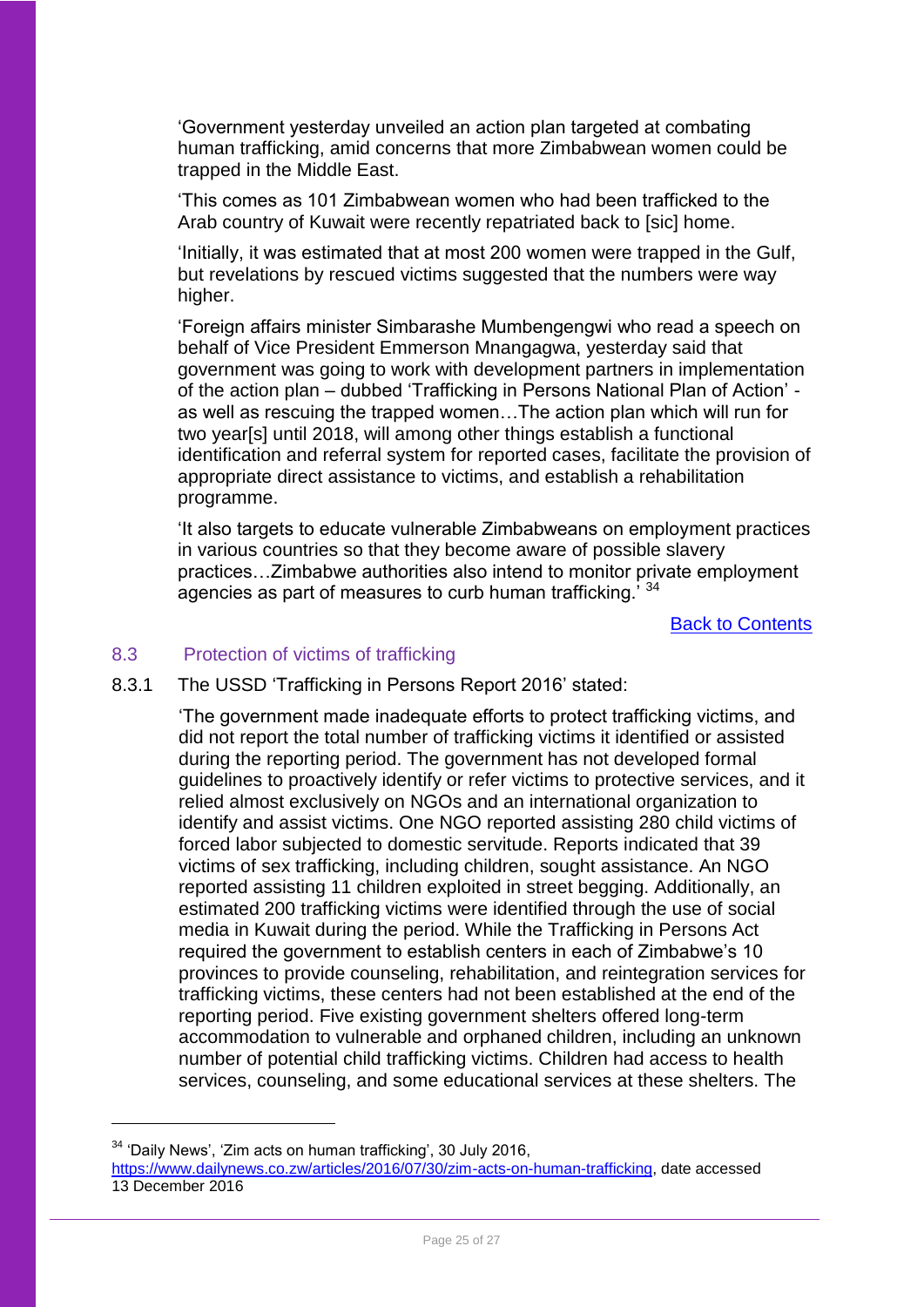government may have detained and deported potential trafficking victims due to a lack of proactive victim identification procedures. The government did not provide foreign trafficking victims with legal alternatives to their removal to countries where they might face retribution or hardship.' 35

### 8.3.2 A 'Standard' (Zimbabwean newspaper) report, dated 1 May 2016, stated:

'Government last night dispatched four Cabinet ministers to the Harare International Airport to receive 32 victims of the over 200 Zimbabwean women who fell victim to human trafficking in Kuwait…The government last week came under fire after reports that it failed to raise \$12 000 to bring home the stranded women who had been holed up at the residence of Zimbabwe's ambassador to Kuwait for weeks after their escape from their captors.

<span id="page-25-0"></span>'Addressing a press conference at the airport, Speaker of National Assembly Jacob Mudenda said the 32 women who arrived aboard Emirates Airlines had brought nothing but their bodies back to Zimbabwe…Mudenda, who was in the company of Health minister David Parirenyatwa, Foreign Affairs minister, Samuel Mumbengegwi, Labour minister Prisca Mupfumira and Women's minister Nyasha Chikwinya, said the women had been taken to a safe house where they would undergo psychological evaluation and health screening before being released to their families…Mumbengegwi said government had assisted nearly 40 women to return back home from Kuwait, although this has not been publicised.' <sup>36</sup>

[Back to Contents](#page-25-0)

<sup>&</sup>lt;sup>35</sup> United States State Department, 'Trafficking in Persons Report 2016', 30 June 2016, Zimbabwe section, [http://www.state.gov/j/tip/rls/tiprpt/2016/,](http://www.state.gov/j/tip/rls/tiprpt/2016/) date accessed 13 December 2016 <sup>36</sup> 'The Standard', 'Kuwait trafficking victims arrive', 1 May 2016, Blessed Mhlanga, [https://www.thestandard.co.zw/2016/05/01/kuwait-trafficking-victims-arrive/,](https://www.thestandard.co.zw/2016/05/01/kuwait-trafficking-victims-arrive/) date accessed 23 December 2016